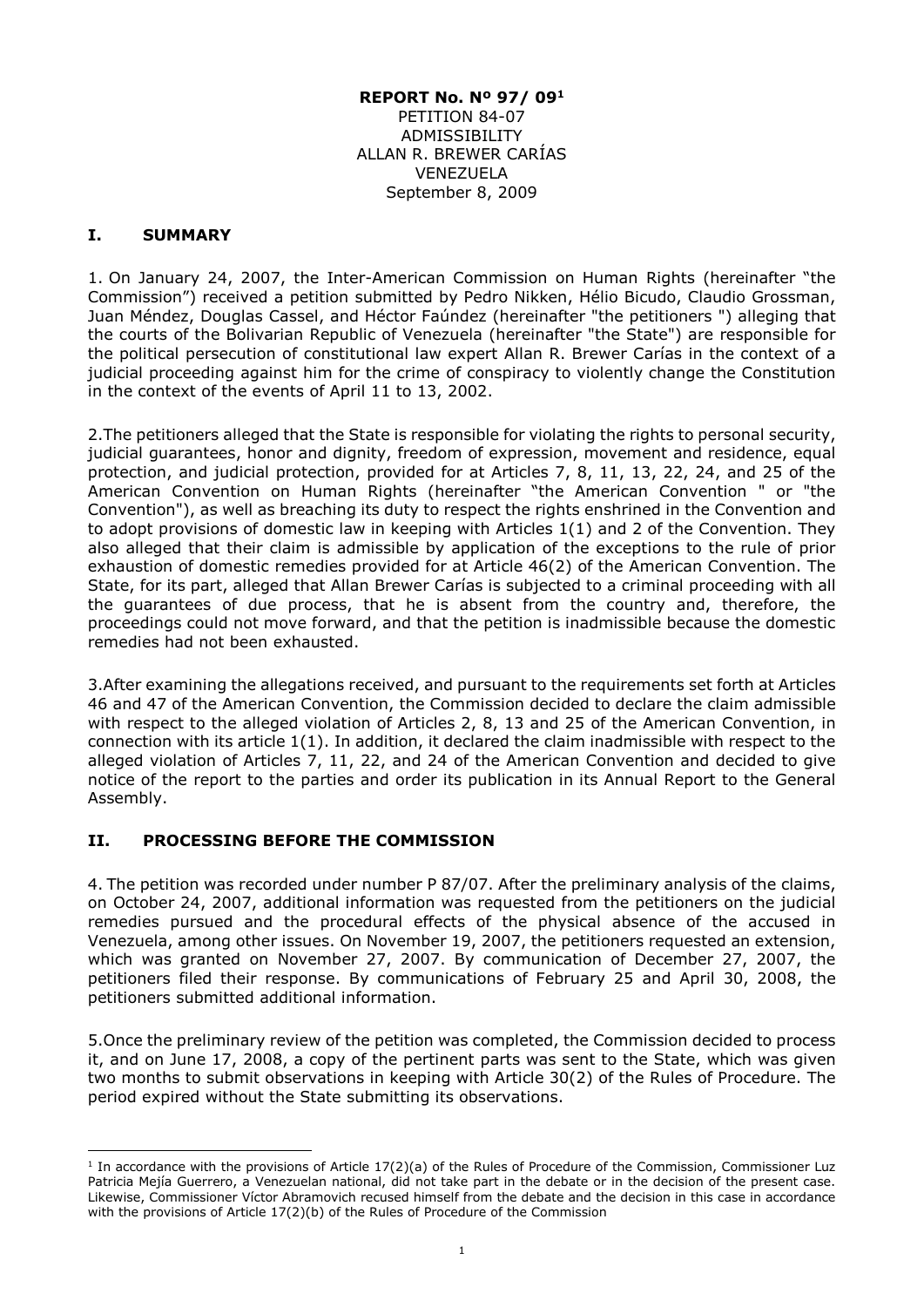6.On January 14, 2009, the petitioners asked the Commission to continue processing the case. On February 4, 2009, the Commission reiterated its request for observations to the State; it did not receive any response. On February 6, 2009, the petitioners filed a communication by which they questioned the reiteration of the request for observations from the State. On August 31, 2009, after the deadline originally set by the Commission had passed, the State submitted its response to the petition.

## **III. THE PARTIES' POSITIONS**

### **A. The petitioners' position**

### **1. Context**

-

7. The petitioners allege that from December 2001 to April 2002 there was an intense social mobilization of protest against several policies of the Government of President Hugo Chávez Frías. They indicate that on April 11, 2002, the commanders of the Armed Forces stated their repudiation of the authority of the President of the Republic, and the next day General Lucas Rincón informed the population that "the President of the Republic was asked to resign from his position, which he accepted."<sup>2</sup>

8. The petitioners allege that in the early morning hours of April 12, 2002, Pedro Carmona Estanga, one of the leaders of the civic protests, communicated with jurist Allan Brewer Carías<sup>3</sup> and sent a vehicle to pick him up at his residence. They indicate that Brewer Carías was taken to "Fort Tiuna," headquarters of the Ministry of Defense and of the General Command of the Army. They indicate that he was received there by two lawyers<sup>4</sup>who showed him a draft decree, later known as the "Carmona Decree," which ordered the dissolution of the constituted authorities and the establishment of a "government of democratic transition."

9. They allege that at approximately noon Allan Brewer Carías went to the Miraflores Palace to personally tell Carmona Estanga that he rejected the document as it strayed from the Constitution and was in violation of the Inter-American Democratic Charter. They indicate that he finally had to do so by telephone. That same day Mr. Pedro Carmona Estanga announced the dissolution of the constituted authorities and the establishment of a "government of democratic transition," among other measures. They indicate that the announcement of a "coup against the Constitution" provoked reactions that led to the reinstatement of Hugo Chávez as President of the Republic on April 13, 2002.

10. They note that afterwards the media speculated<sup>5</sup> as to the presence of Allan Brewer Carías during the early morning hours of April 12, 2002 at "Fort Tiuna" and identified him as the

<sup>2</sup> Albor Rodríguez (ed.), *Verdades, mentiras y Videos. Lo más relevante de las interpelaciones en la Asamblea Nacional sobre los sucesos de abril*, Libros El Nacional, Caracas (2002), pages 13 and 14, cited in original petition received January 24, 2007, page 9.

<sup>&</sup>lt;sup>3</sup> The petitioners note that Allan Brewer Carías is a jurist with well-known experience and expertise in constitutional law, the defense of democracy, the rule of law, and human rights who had voiced strong criticisms of a series of decisions adopted by Executive decrees in Venezuela. Original petition received January 24, 2007, paras. 13-20.

<sup>4</sup> In his statement to the Public Ministry, Allan Brewer Carías said: "They took me to a small cubicle where Mr. Carmona was; I greeted him and he asked me to analyze a document they had given him when he arrived there, to which end he put me in touch with two young lawyers by the names of Daniel Romero and José Gregorio Vásquez, who were the ones who showed me the document…." Cited in the formal indictment of Allan Brewer Carías of January 27, 2005, Annex 5 to the original petition received January 24, 2007.

<sup>5</sup> Edgar López, *Carta Interamericana Democrática fundamenta Gobierno de Transición*. In: *El Nacional*, April 13, 2002; Laura Weffer Cifuentes, *Cómo se fraguó la renuncia de Hugo Chávez*. In: *El Nacional*, April 13, 2002; Mariela León,*Primer Presidente Empresario*. In: *El Universal*, April 13, 2002; Patricia Poleo, *Factores de Po*der. In: *El Nuevo País*, April 16 and 17, 2002; Ricardo Peña, *Círculo íntimo*. In: *El Reporte*, April 18, 2002; Patricia Poleo, *Factores de poder*. In: *El Nuevo País*, April 25, 2002; Francisco Olivares, interview with Daniel Romero, *Los militares manejaron todas las decisiones políticas*. In: *El Universal*, April 26, 2002; Milagros Socorro, *Al país se le tendió una trampa*. In: *El Nacional*, April 27, 2002; Francisco Olivares, *Historia del segundo decreto*. In: *El Universal*, April 28, 2002; Nitu Pérez Osuna, *El video de Chávez retenido*. In: *El Mundo*, May 3, 2002; Television programs of Rafael Poleo and Patricia Poleo, *Dominio Público* (Venevisión), April 12 2002; César Miguel Rondón interview with Teodoro Petkoff on *30 Minutos* (Televén), May 12, 2002; Domingo Blanco interview with Patricia Poleo on *Primera Página* (Globovisión), April 15, 2002; César Miguel Rondón interview with Patricia Poleo on *30 Minutos* (Televén), April 16, 2002; Luisiana Ríos and Carlos Omobono interview Patricia Poleo on *La Entrevista*(RCTV), April 16, 2002; Carlos Fernández interviews Tarek William Saab on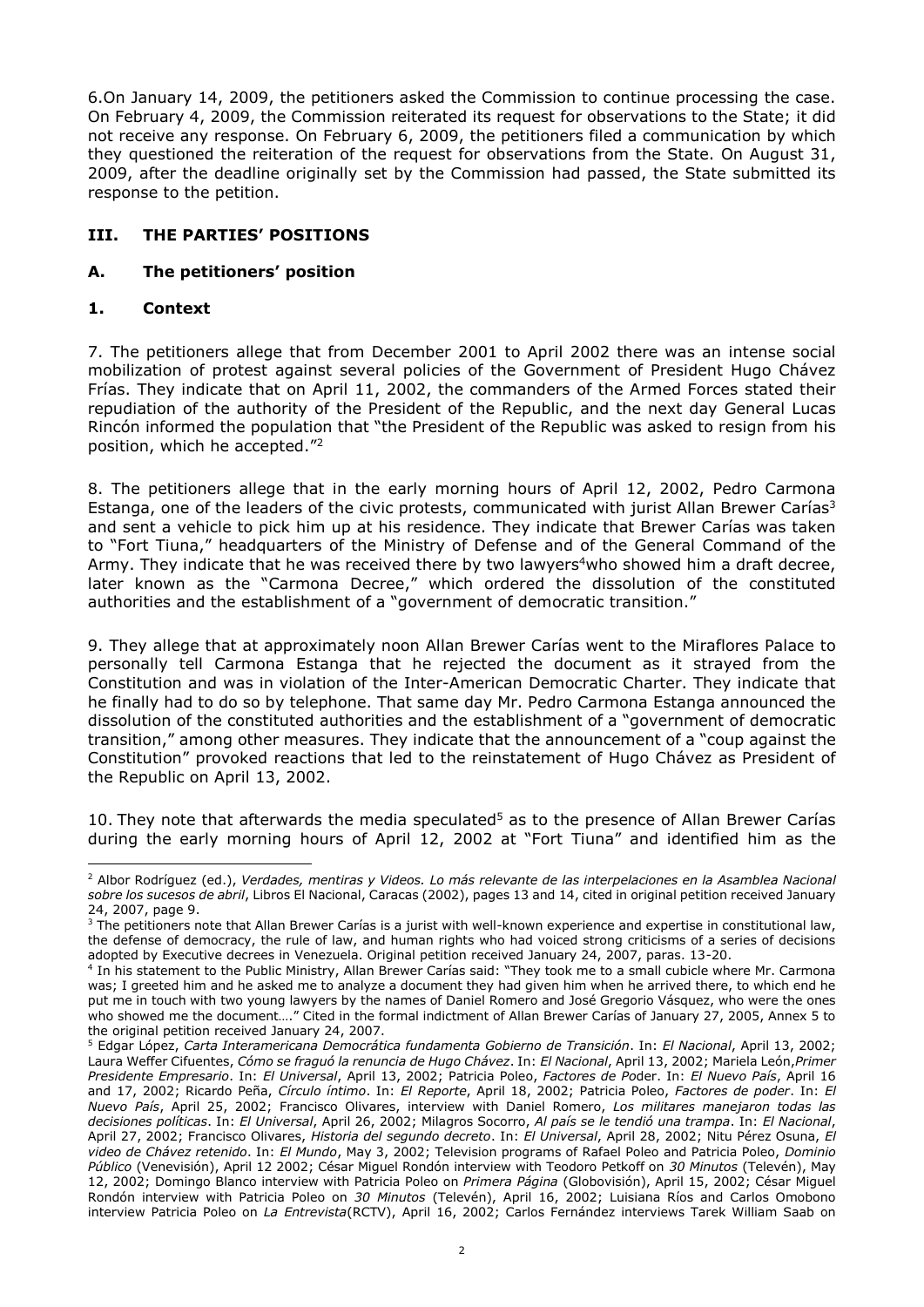intellectual author or actual drafter of the so-called "Carmona Decree."<sup>6</sup> They indicate that such speculation was publicly refuted by Allan Brewer Carías.<sup>7</sup>

11. They indicate that the National Assembly designated a "Special Parliamentary Commission to investigate the events of April 2002." In its August 2002 report this Special Commission urged that part of the government designated the Poder Ciudadano to investigate and determine the responsibilities of citizens "…who, without being vested with public functions, acted in an active and coordinated fashion in the conspiracy and coup d'etat." The list of citizens to be investigated includes Allan Brewer Carías "as his participation in the planning and execution of the coup d'etat has been shown…."

## **2. Facts related to the judicial proceeding**

12. The petitioners allege that from 2002 to 2005 at least four provisional prosecutors investigated the facts around the drafting of the "Carmona Decree," among other facts related to the events of April 11 to 13, 2002. They note that initially the investigation was entrusted to provisional prosecutor José Benigno Rojas, who did not file charges. They indicate that he was replaced by provisional prosecutor Danilo Anderson, who did not file charges either, and who was murdered in November 2004.<sup>8</sup> Subsequently, Luisa Ortega Díaz, Sixth Provisional Prosecutor of the Public Ministry at the National Level with Full Jurisdiction (hereinafter also "Sixth Prosecutor")<sup>9</sup>, took over the investigation and filed a number of charges. They allege that since then, the pattern of conduct, of both the Public Ministry and the provisional judges who have seen the case, has been to attach value to those aspects of the evidence that may contribute to convicting Allan Brewer Carías and discard those aspects that show his innocence.

13. The petitioners allege that during the investigative stage, the defense counsel for Allan Brewer Carías were unable to obtain a copy of any of the items in the record; rather, they were only allowed to transcribe, by hand, the various documents in the record. They allege, therefore, that they were deprived of a reasonable time and conditions for his defense.<sup>10</sup> They argue that during the review of the record, Allan Brewer Carías found that the texts transcribed in the formal indictment (*acta de imputación fiscal*) did not match the contents of the videos that he considered to be evidence.<sup>11</sup> In view of the foregoing, the provisional prosecutor was asked to make a specialized technical transcription of the content of all the videos with interviews by

<sup>8</sup> See IACHR Press Release 24/04 at <u>http://www.cidh.oas.org/Comunicados/English/2004/24.04.htm</u>.

<sup>-</sup>*Triángulo* (Televén), May 10, 2002; Program*Voces de un país* of Luis García Figueroa (Globovisión), May 28, 2002. Formal indictment of Allan Brewer Carías of January 27, 2005. Annex 5 to the original petition received January 24, 2007.

<sup>6</sup> "At the headquarters of the Army Command, zone reserved for the Chairman of the Joint Chiefs of Staff, Pedro Carmona had been installed in a cubicle…. In the cubicle across from him was Allan Brewer Carías, drafting by hand what would become the Constitutive Act of the Transition Government…. Brewer Carías replied: 'The resignation doesn't matter. Lucas is about to announce it on television and that will be more than sufficient….'" Article from the daily newspaper El Nuevo País, April 16, 2002, by Patricia Poleo. *Factores de poder*, cited in the formal indictment of Allan Brewer Carías, January 27, 2005, Annex 5 to the original petition received January 24, 2007.

<sup>7</sup> The petitioners cited the following press reports: Allan Brewer Carías responde a las acusaciones: *No redacté el decreto de Carmona Estanga,* article by Ana Damelis Guzmán, *El Globo*, Caracas, April 17, 2002, p. 4. *El abogado desmiente haber redactado acta constitutiva de gobierno transitorio; Brewer Carías se desmarca de Pedro Carmona Estanga*, article by Feliz González Roa Notitarde, Valencia, April 17, 2002 p.13. *Brewer Carías: no sé quién redactó el decreto Carmona*, article by Jaime Granda, *El Nuevo País*, April 17, 2002, p. 2. Allan R. Brewer Carías *En mi propia defensa. Respuesta preparada con la asistencia de mis defensores Rafael Odremán y León Henrique Cottib contra la infundada acusación fiscal por el supuesto delito de conspiración*, Editorial Jurídica Venezolana, Caracas, 2006, p. 192, among others. Original petition received January 24, 2007, pp. 10 and 11

 $9$  Original petition received January 24, 2007, para. 54. They allege that this prosecutor, and 10 other prosecutors, were all assigned trials on political dissidents. At present, Luisa Ortega Díaz is said to be the Attorney General of the Republic. Petitioners' brief received January 3, 2008, p. 21.

 $10$  The petitioners indicate that at present the trial is before the 25<sup>th</sup> Court of Control, before which the defense does have access to the record. Nonetheless, they consider that the lack of access in the investigative phase was an irreparable encumbrance. Petitioners' brief received January 3, 2008, pp. 11 and 12.

 $11$  Brief of Brewer Carias's defense of May 4, 2005, directed to the Twenty-Fifth Judge of Control, which indicates that after having seen the videos and press articles in the record of the case, they were able to establish the untruthfulness or falsity of the texts, given that in certain parts of the videos used for the indictment what one sees doesn't correspond to what one hears in the video used, and at the same time to request once again all of the videos contained in the record of the case. Annex 43 to the original petition, received January 24, 2007, para. 118.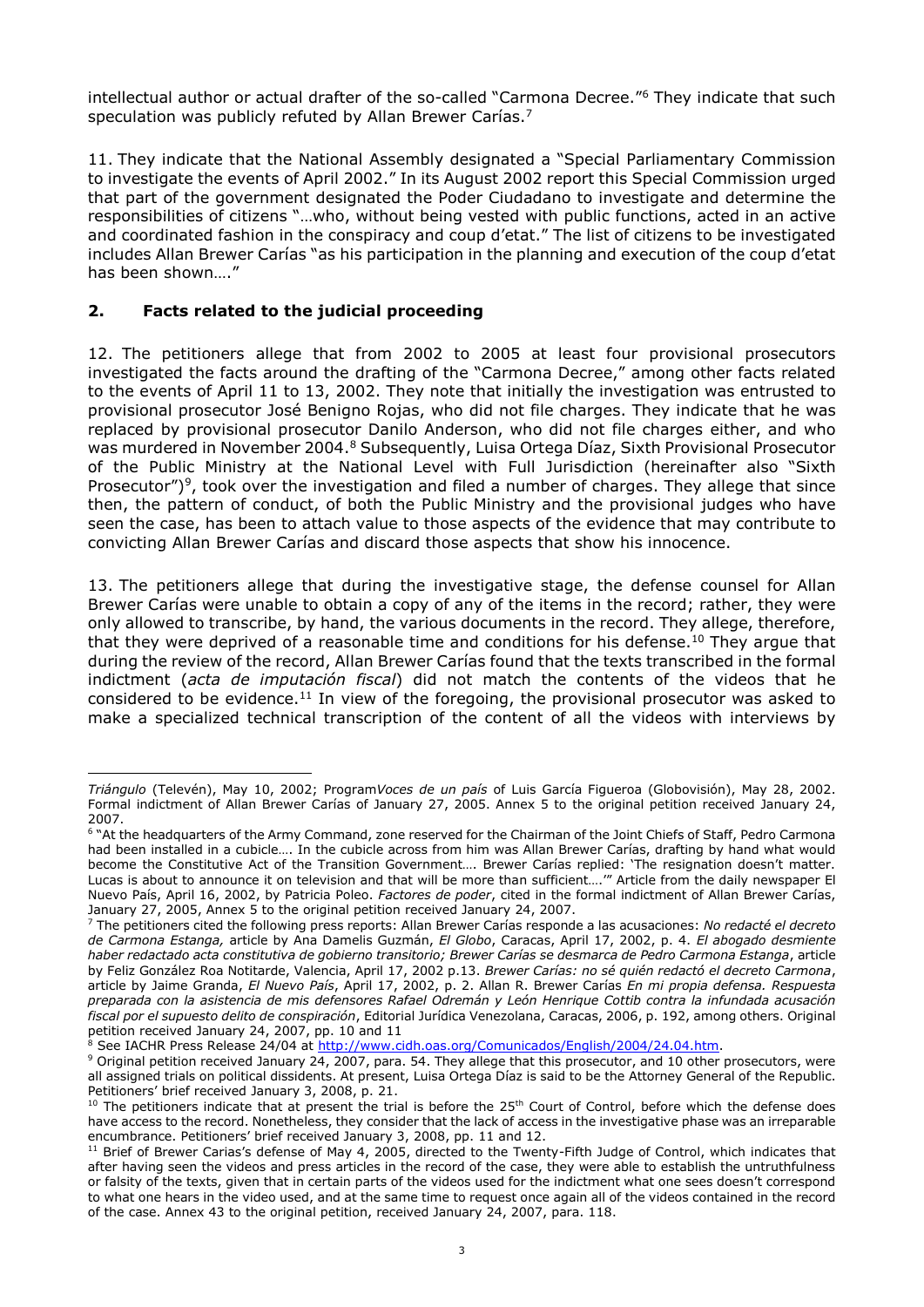journalists used as evidentiary elements in the indictment. The request was denied on April 21, 2004, on the basis that "it would contribute nothing to the investigation."

14. They also allege that on April 21, 2004, the Sixth Prosecutor rejected the testimony of Nelson Mezerhane, Nelson Socorro, Yajaira Andueza, Guaicaipuro Lameda, and Leopoldo Baptista, offered by the defense, based on them being referential witnesses whose statements lacked probative value in light of the law in force.<sup>12</sup>

15. They indicate that on January 27, 2005, the Sixth Provisional Prosecutor filed the indictment against Allan Brewer Carías for the offense of conspiracy to change the Constitution violently by drafting the Carmona Decree.<sup>13</sup> They allege that this was based on the allegation by acting Army Colonel Ángel Bellorín, who indicated that "it is a notorious fact repeated and known to all through various means of communication that the authors of that decree are citizens Allan Brewer Carías, …, known … as experts on constitutional matters.…"<sup>14</sup>

16. They indicate that the proceeding in which the case against Allan Brewer Carías is included was initially assigned to Josefina Gómez Sosa, Temporary Twenty-Fifth Judge of Control. At the request of the Sixth Prosecutor, the Twenty-Fifth Judge of Control decreed the order prohibiting Allan Brewer Carías from leaving the country. That order was appealed to the Tenth Chamber of the Court of Appeals. On January 31, 2005, the Chamber of Appeals issued the revocation of the order prohibiting his exit from the country. On February 3, 2005, the Judicial Commission of the Supreme Court of Justice suspended the judges of the Court of Appeals who voted for the nullity of the decision appealed, as well as Temporary Judge Josefina Gómez Sosa, for not having stated sufficient grounds for the order prohibiting exit from the country. Judge Gómez Sosa was replaced by Judge of Control Manuel Bognanno, also temporary. They allege that he was suspended from his position on June 29, 2005, after notifying the Superior Prosecutor, June 27, 2005, of alleged irregularities in the investigation conducted by the Sixth Prosecutor.

17. On May 4, 2005, the defense asked the Twenty-Fifth Judge of Control to show all the videos, admit the testimony offered, and allow access to the copies of the record. In response the judge ordered the Sixth Prosecutor to allow the defense "total access to the record and the videos that are kept in relation to the case...."<sup>15</sup>. Nonetheless, he decided that it was not up to him to rule on the relevance of the testimony offered by the defense. On May 16, 2005, the defense appealed to the Court of Appeals the decision of the Twenty-Fifth Judge of control not to rule on the relevance of the testimony offered.

18. They also indicate that the defense also introduced Allan Brewer Carías's immigration record into the evidence to show that during the weeks prior to April 12, 2002, he was outside the country, and therefore he couldn't have conspired to violently change the Constitution. They

-

<sup>14</sup> Complaint filed by Angel Bellorin on May 22, 2002, Annex 6 to the original petition received January 24, 2007.

<sup>&</sup>lt;sup>12</sup> "Of the innumerable items of evidence requested by the defense counsel, almost all have been agreed to, as a result of which it is also false that the petition to produce evidence was ignored, i.e. the statements by NELSON MEZERHANE, NELSON SOCORRO, YAHAIRA ANDUEZA Y LEOPOLDO BAPTISTA, that they seek to have the Public Ministry interview them, so that it may take cognizance of what attorney ALLAN BREWER CARIAS told them, as if the party making the request had not already so informed the representative for the prosecution, and seeking to introduce evidence from referential witnesses that had legal value under the Code of Criminal Procedure (Código de Enjuiciamiento Criminal), accordingly in the view of the Public Ministry the testimony was not and is not necessary for clarifying the facts, and they were informed in writing within the legal time for doing so." Decision of the Sixth Prosecutor at National Level with Full Jurisdiction of April 21, 2004, in which the request filed by the representatives of Brewer Carias to have Messrs. Nelson Socorro and Leopoldo Baptista subpoenaed to testify that Mr. Allan Brewer Carías's activities in the days prior to April 10, 2002, were not part of the facts alleged and therefore unnecessary. In a decision of April 21, 2004, issued by that Prosecutor, the Public Ministry decided and ordered that an official note be included in the record requested by the representatives of Allan Brewer Carías on considering that not including said document could constitute a violation of the accused's right to due process. Original petition received January 24, 2007, paras. 90 and 95-100.

<sup>13</sup> Venezuelan Criminal Code, Article 144: "The following shall be punished by imprisonment of 12 to 24 years: … 2. Those who, without the purpose of changing the republican political form that the Nation has given itself, conspire or rise up to violently change the National Constitution."

<sup>&</sup>lt;sup>15</sup> Twenty-Fifth Judge of Control, official note 25C-482-05, decision of May 11, 2005. Annex 44 to the original petition received January 24, 2007.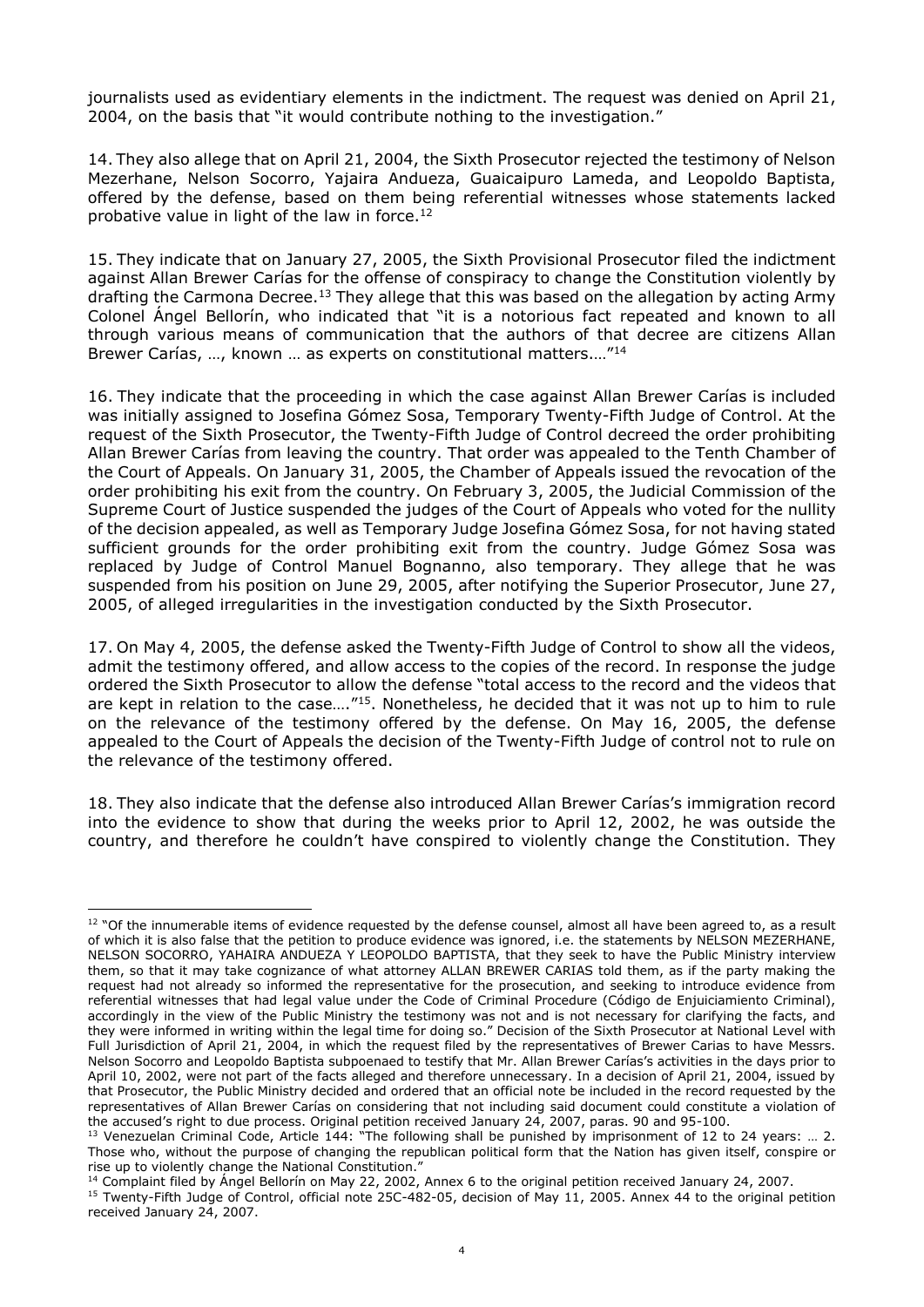indicate that on May 9, 2005, the Sixth Provisional Prosecutor rejected the evidence, considering it unnecessary.<sup>16</sup>

19. On May 30, 2005, the Office of the Sixth Prosecutor sought a declaration of nullity of the decision by the Twenty-Fifth Judge of Control, on the grounds that no notice had been given of the brief filed by the defense, accordingly it had not had an opportunity to defend itself.<sup>17</sup>On July 6, 2005, the Court of Appeals found null and void the decision by the Twenty-Fifth Judge of Control not to rule on the relevance of the testimony offered and ordered that another judge of control rule on the defense's brief. On August 10, 2005, the defense filed a brief with the Twenty-Fifth Judge of Control insisting on admission of the testimony offered and on compliance with the decision of the Court of Appeals.

20. On September 30, 2005, the defense submitted a brief for anticipated production of evidence in the form of a statement by Pedro Carmona Estanga before the Twenty-Fifth Judge of Control. On October 20, 2005, the request was declared unfounded <sup>18</sup>based on Pedro Carmona Estanga also being indicted in the case, so his statement would have not probative value. They indicate that they once again filed the statement by Pedro Carmona; that it was rejected by the same judge, that they filed a motion of recusal against him for having issued an opinion once again on the same issue; and that the motion for recusal was rejected based on the judge not having issued a pronouncement on the guilt or innocence of Allan Brewer Carías. They note that finally they submitted the statement by Pedro Carmona in writing and they allege that he has been "ignored" by the judge. In addition, they argue that a paragraph was quoted from the book by Pedro Carmona Estanga<sup>19</sup> in the accusation against Allan Brewer Carías without taking into account another paragraph of the same book in which Pedro Carmona notes that he had never attributed the authorship of the decree in question to him.<sup>20</sup>

21. They note that by discretional and arbitrary decision of the Sixth Provisional Prosecutor, the defense of Allan Brewer Carías was not allowed to be present in the examination of the witnesses called to testify before her. They indicate that in some cases the prosecutor admitted questions in writing, but it was not possible to present them in the case of supervening witnesses who came forward in the course of the investigation and who gave statements in secret. They specifically note that on October 5, 2005, testimony was taken from General Lucas Rincón, with the defense having been convened or notified.

<sup>&</sup>lt;sup>16</sup> Decision of May 9, 2005, in which it was considered that in the request the defense did not indicate what it was seeking to prove, which facts in the indictment they were going to refute with its filing of new evidence, and as it was considered that the request was not in line with what is established in Article 198 of the Organic Code of Criminal Procedure, which states that: "… a means of evidence, to be admitted, should refer directly or indirectly to the object of the investigation and be useful for discovering the truth." Annex 35 to the original petition received January 24, 2007, para. 101.

<sup>&</sup>lt;sup>17</sup> The Prosecutor indicates that from the date of Allan Brewer Carías's indictment, January 27, 2005, up until May 9, 2005, "have reviewed all the exhibits during 47 working days, of 67 that have elapsed. A certificate of review has been prepared of each and every one of the times that they have requested and reviewed the record and it has been set forth in this brief to show the falsity of the accusations made by attorney ALLAN BREWER CARIAS and his defense counsel." Request for nullity by the Provisional Prosecutor of June 30, 2005, Annex 12 to the original petition received on January 24, 2007.

<sup>&</sup>lt;sup>18</sup> Decision of the Twenty-Fifth Judge of Control of October 20, 2005. Annex 30 to the original petition received January 24, 2007.

<sup>&</sup>lt;sup>19 "</sup>Numerous opinions were received. Civilian and military jurists were heard, among them Messrs. Allan Brewer-Carías, Carlos Ayala Corao, … and numerous political actors, but it cannot be said that their opinions were fully set forth or that its drafting can be attributed to them." Pedro Carmona. *Testimonio ante la historia*, Caracas 2004, p. 95, Annex 3 to the original petition received January 24, 2007, para. 103.

<sup>&</sup>lt;sup>20 "</sup>... I never attributed to Mr. Brewer-Carías the authorship of the Decree, for it would be irresponsible.... I even respect the differences that Mr. Brewer expressed in relation to the path chosen and what he said in the record in his interview with the Office of the Attorney General of the Republic, even though I take issue with some of his interpretations." See Pedro Carmona. *Testimonio ante la historia*, Caracas 2004, p. 108, Annex 3 to the original petition received January 24, 2007, para. 105.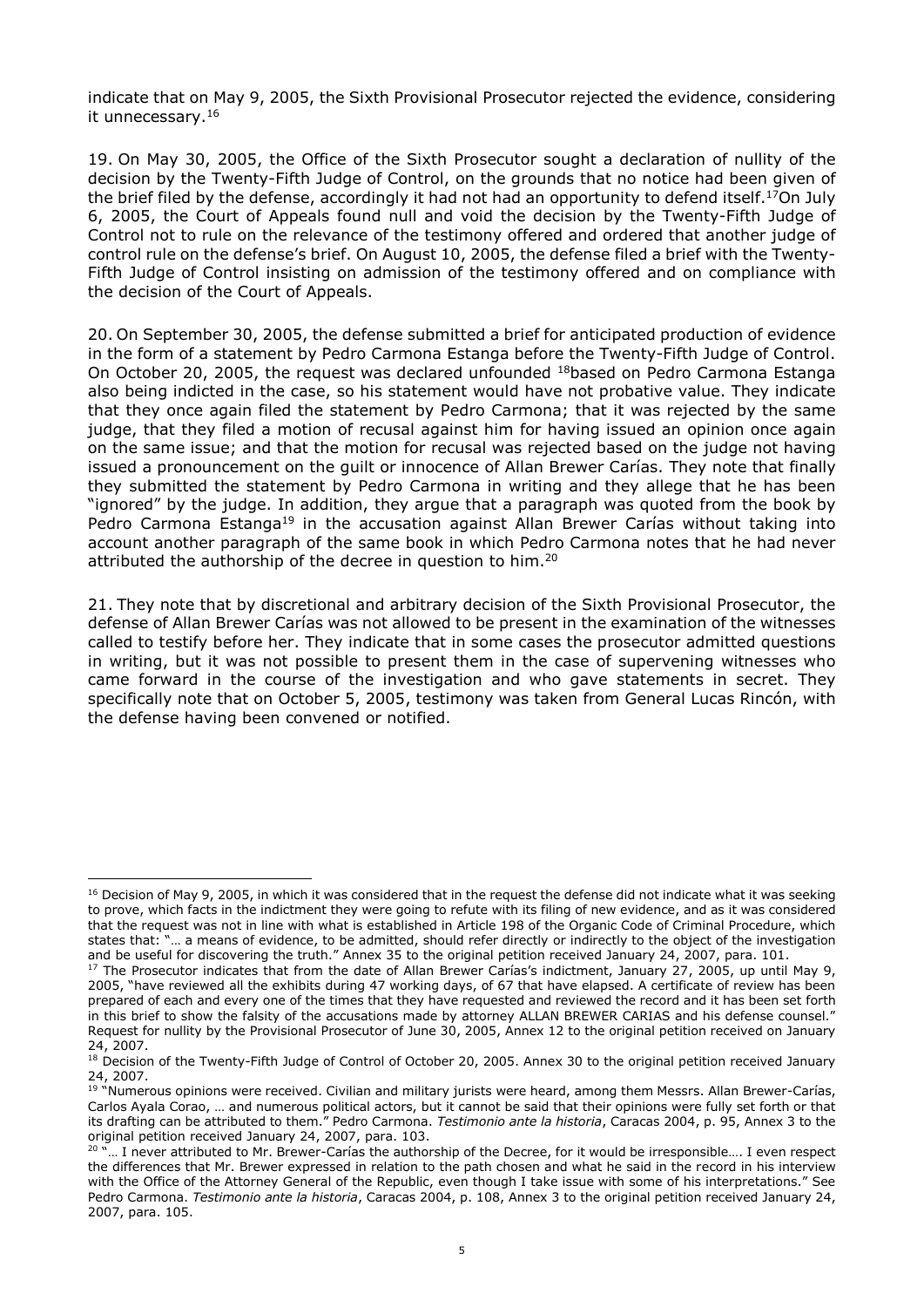22. They allege that the testimony offered by journalist and politician Jorge Olavarría in support of Allan Brewer Carías's innocence<sup>21</sup> was not taken into account and that to the contrary it was considered as part of the basis for the indictment.<sup>22</sup>

23. On October 21, 2005, the Sixth Prosecutor formalized the indictment against Allan Brewer Carías and the proceeding went on to an intermediate stage. That decision was appealed by the defense before the Court of Appeals on October 28, 2005.<sup>23</sup> The appeal was denied on December 1, 2005.

24. On November 8, 2005, the defense filed a motion for nullity of the entire proceeding based on violations of judicial guarantees.<sup>24</sup> They indicate that this request has yet to be ruled on, and that the proceeding is still in an intermediate phase.

25. The petitioners indicate that Brewer Carías participated with his presence at proceedings until September 28, 2005, when he left Venezuela. They note that on October 26, 2005, the defense of Allan Brewer Carías asked the Provisional Judge of Control to guarantee his right to be tried in liberty<sup>25</sup> and to make an anticipated declaration that depriving him of liberty during the trial would be out of order, considering that he is not dangerous, is a working man and active in the academy, with residence and roots in Venezuela. They indicate that the provisional judge never ruled on this request.

26. Subsequently, on May 10, 2006, the defense informed the Provisional Judge of Control that Allan Brewer Carías had accepted an appointment was adjunct professor at the Columbia University School of Law in the United States, and they asked that the proceeding continue. They indicate that even though it was known that he was outside the country, on June 2, 2006, the Sixth Provisional Prosecutor asked the Judge to issue an arrest order for Allan Brewer Carías based on danger of flight. In response, on June 15, 2006, the Provisional Judge of Control ordered a measure for his confinement<sup>26</sup>, which has not been executed given that to date Allan Brewer Carías remains abroad.

27. The petitioners indicate that on July 12, 2006, the Sixth Prosecutor sent a request for cooperation to INTERPOL to search for and locate Allan Brewer Carías, with a view to his preventive detention and possible extradition. In addition, on July 11, 2006, the Ambassador of Venezuela in the Dominican Republic directed a communication to INTERPOL, requesting the arrest of Allan Brewer Carías, as he had been extended an invitation to give a lecture in that country. In addition, the diplomat had denounced him to the media in the Dominican Republic as a "conspirator". They indicate that in response to those requirements, INTERPOL requested information from the courts on the nature of the crime of which Brewer Carías had been accused

 $21$  "I come before you to give testimony under oath that I have knowledge of the injurious falsehood that he attributes to Mr. Allan Randolph Brewer Carías, of having been the author of the act of constitution of the so-called 'Transition and National Unity Government installed.… I have personal knowledge that Mr. Brewer did not draft that document. I consider it my duty to so testify." Annex 35 to the original petition received January 24, 2007, para. 107.

<sup>&</sup>lt;sup>22</sup> "... After six o'clock in the evening of Wednesday, April 10, attorneys Daniel Romero and José Gregorio Vásquez, who I did not know, came to my office. Mr. Romero read what he said was the draft documents for the installation of a transition government. I made some historical observances and Mr. Brewer called his attention to the Inter-American Democratic Charter; it was clear to both of us that the attorneys were ignorant of these matters, because of which we didn't accord it much importance. When Mr. Brewer and I were leaving we were noting the superficiality and banality of the document." Annex 36 to the original petition received January 24, 2007, para. 108.

<sup>&</sup>lt;sup>23</sup> Appeal by the defense of the decision of the Twenty-Fifth Judge of Control of October 20, 2005. Annex 47 to the original petition received January 24, 2007.

<sup>24</sup> Answer by the defense to the arraignment (*la acusación*) of Allan Brewer Carías of November 8, 2006. Annex 2 to the original petition received January 24, 2007.

<sup>&</sup>lt;sup>25</sup> They note that Article 44(1) of the Constitution of Venezuela establishes that every person "shall be tried in liberty," that Article 102 of the Organic Code of Criminal Procedure (COPP) establishes that: "one shall avoid, especially, requesting preventive deprivation of liberty of the accused when it is not absolutely necessary to ensure the purposes of the proceedings" and that its Article 125(12) establishes that it is a right of the accused "not to be judged in absentia, except as provided in the Constitution of the Republic." The petitioners indicate that "the possibility of trial in absentia in the case of crimes against public property was eliminated from the Constitution of the Bolivarian Republic of Venezuela in 1999 and therefore the phrase 'except as provided in the Constitution of the Republic' is no longer relevant." Original petition received January 24, 2007, para. 131; and p. 3 of the petitioners' brief received January 3, 2008.

<sup>&</sup>lt;sup>26</sup> Decision of the Provisional Judge of Control of June 15, 2006, ordering the preventive detention of Allan Brewer Carías. Annex 52 to the original petition received January 24, 2007.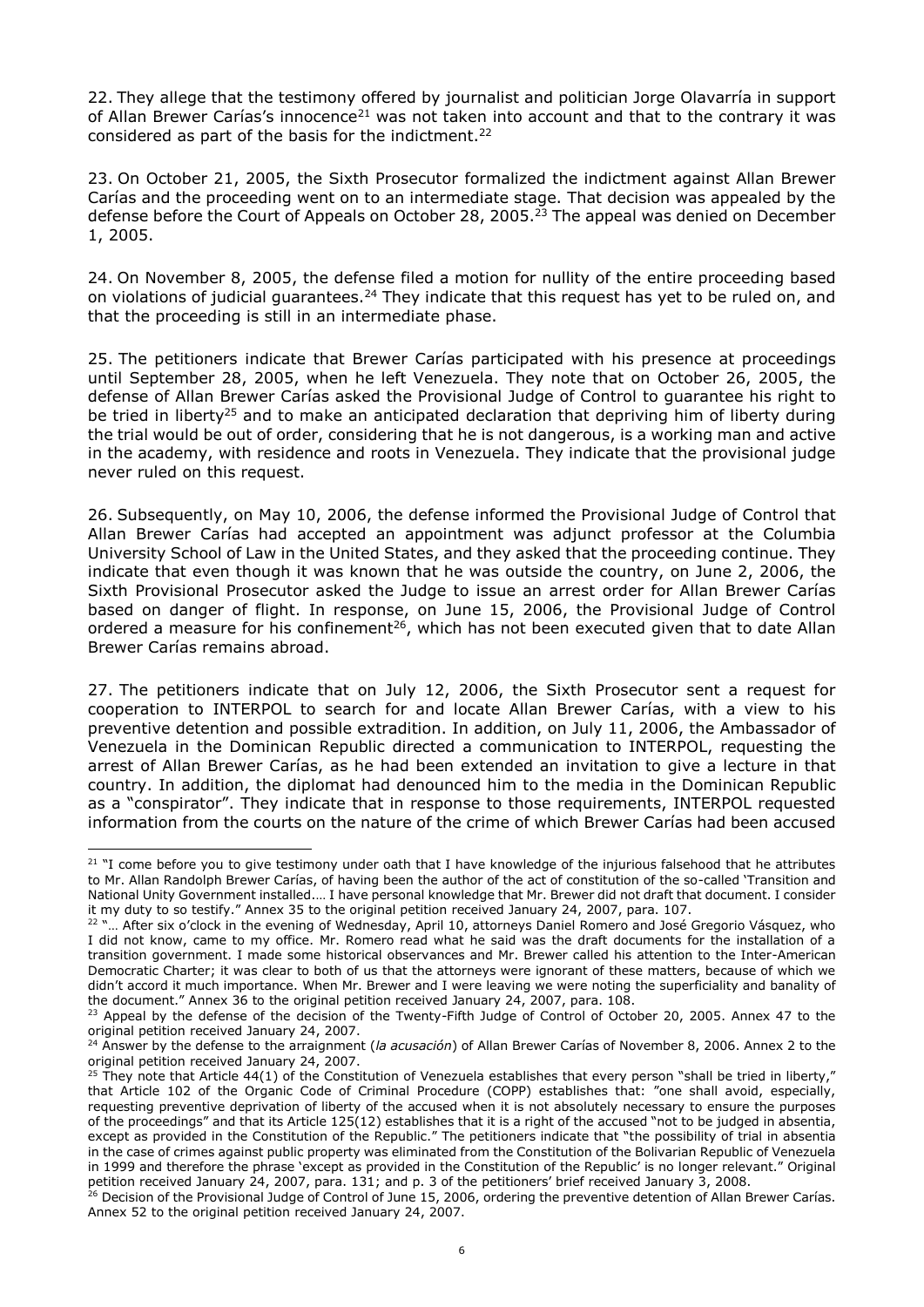being that of a common crime. They indicate that by clarification of September 17, 2007, the Court of First Instance Sitting as Court of Control of the Judicial Circuit of the Metropolitan Area of Caracas answered that Allan Brewer Carías was said to be the intellectual author of a frustrated attack on the President of the Republic, and that accordingly it was shown that what the indictment described it was not in the nature of a political crime. They indicate that the defense appealed and asked that said clarification be annulled, but that the appeal was dismissed on October 29, 2007.

28. In addition, they note that when an invitation was sent to Allan Brewer Carías to give a lecture at the Inter-American Institute of Human Rights (IIDH), the Ambassador of Venezuela in Costa Rica sent a letter to the president of the IIDH referring to Allan Brewer Carías as someone who "as is known, participated as material and intellectual author and provided direction to ensure correctness in the drafting of the decree by which the constituted branches of government were abolished in the Bolivarian Republic of Venezuela" and that for this reason "he fled the country." They indicate that in addition arrest orders were requested of INTERPOL in connection with the two invitations sent to Allan Brewer Carías to give lectures in Peru and Spain, and that he decided not to attend, based on security considerations.

29. On January 11, 2008, the representatives of Allan Brewer Carías filed a motion for dismissal before the Twenty-Fifth Judge of Control based on Decree 5790, with Rank, Value, and Force of Special Law on Amnesty, issued on December 31, 2007, by President Hugo Chávez. That provision, directed to "all those persons who, in confrontation with the established general order, and who as of this date are in their right and have been subjected to criminal proceedings, who have been tried and convicted," includes, among the conduct subject to amnesty, "the drafting of the Decree of the de facto government of April (12,) 2002."<sup>27</sup> The request was denied on January 25, 2008, based on Allan Brewer Carías not having entered an appearance in the proceeding. The petitioners allege that the denial was groundless, in violation of the right to effective judicial protection and equal protection. They indicate that the decision was appealed to the Fifth Chamber of the Court of Appeals of the Criminal Circuit of the Metropolitan Area of Caracas and denied on April 3, 2008.

### **3. Arguments on the violation of the American Convention**

30. The petitioners allege that the State is responsible for violating the rights established in Articles 8(1), 8(2), 11, 13, 22, 24, 25, 1(1), and 2 of the American Convention, to the detriment of Allan Brewer Carías.

31. Based on the right to be heard by a competent, independent, and impartial judge or court, established at Article 8(1) of the American Convention, the petitioners argue that the prosecutors and judges who acted in the indictment and arraignment of Brewer Carías are provisional officials, and that they have been replaced whenever their decisions were not "to the liking of the persecutors." They argue that the provisional nature of judges and prosecutors violates the guarantee of independence and impartiality set forth at Article 8 of the American Convention insofar as they do not enjoy stability in their position, and can be freely removed or suspended.

32. With respect to the right of all persons accused of a crime to be presumed innocent so long as their guilt has not been legally established, set forth at Article 8(2) of the American Convention, the petitioners allege that a proceeding was begun against Allan Brewer Carías based on a "notorious communicational fact" ("*hecho notorio comunicacional*"), even though he refuted the information that appeared in the press. The petitioners allege that in the case-law of the Constitutional Chamber of the Supreme Court of Justice of Venezuela, a "notorious communicational fact" is only present when there is news disseminated by the media that has not been refuted or contradicted. They also argue that the office of the prosecutor shifted the burden of proof by requiring the defense to disprove the accusation it leveled against Allan Brewer Carías.

<sup>-</sup><sup>27</sup> Gaceta Oficial No. 5.870 Extra of December 31, 2007. Art. 1.A. Petitioners' brief received February 25, 2008, para. 2.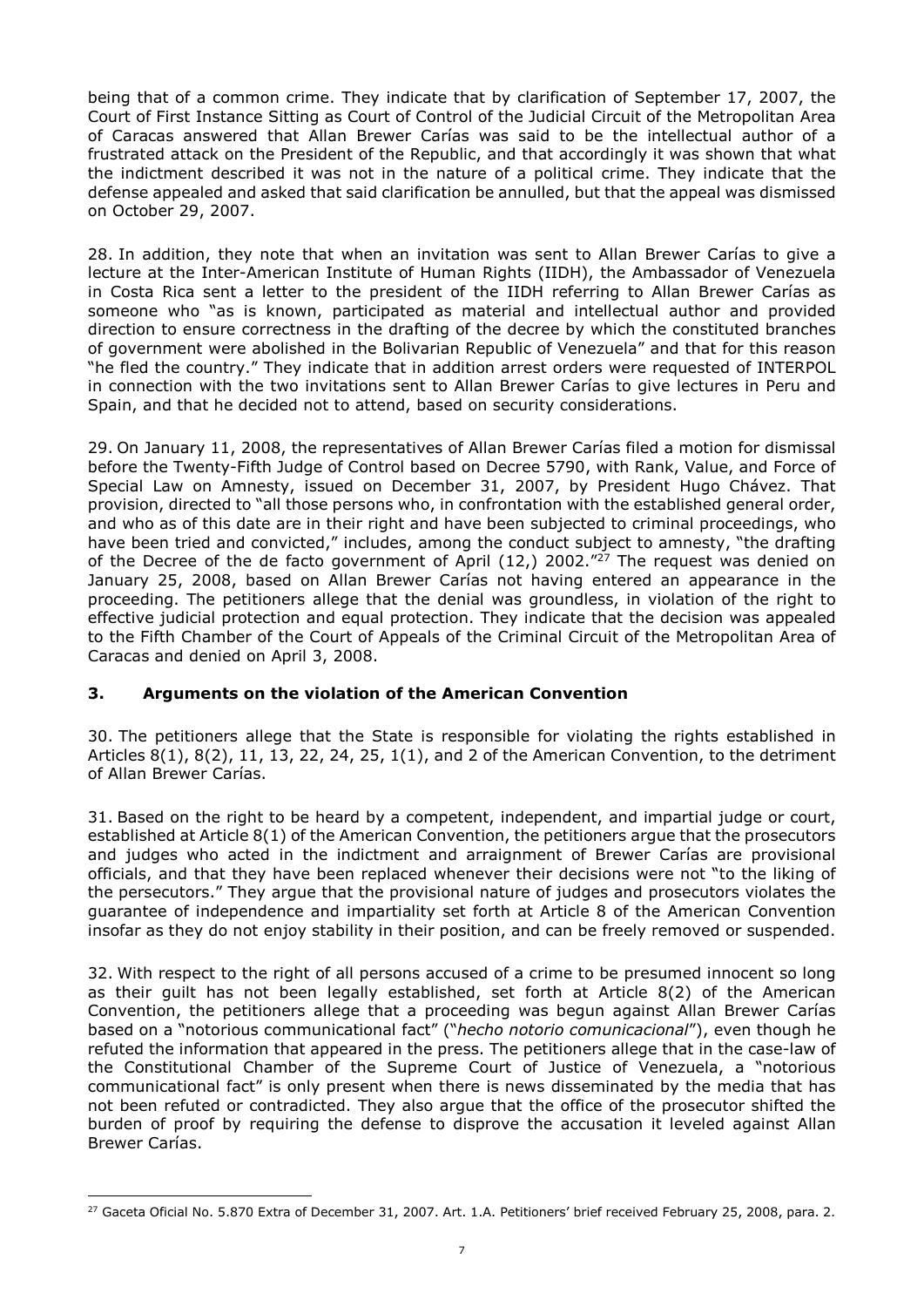33. In addition, they allege that the requests for arrest warrants sent to INTERPOL are manifestly inadequate and abusive given that the crime of which Allan Brewer Carías is charged is a typical pure political crime, and Article 3 of the INTERPOL Constitution prohibits it from engaging in "any intervention or activities of a political, military, religious or racial character." They consider that the determination by the domestic courts that the conduct imputed to Brewer Carías constitutes a common crime is "... an arbitrary maneuver that changes the legal characterization of the crime imputed, constitutes violations of due process, and may entail ill-fated consequences for his liberty, security, and honor." They argue that such arrest warrants violate the principle of the presumption of innocence.

34. In addition, they argue that entities such as the National Assembly, the Supreme Court of Justice, the Office of the Attorney General of the Republic, as well as members of the diplomatic corps made public statements on the scope of the conduct of which Brewer Carías is accused and his alleged guilt.

35. As for the National Assembly, they allege that in the report of the "Special Parliamentary Commission to investigate the events of April 2002" it has been shown that Allan Brewer Carías participated in conduct from which he was afforded no opportunity to defend himself. They also allege that said report violates the principle of legality. They indicate that 40% of the members of the Assembly voted against the report on the grounds that "it invents a new category of sanction … to try to establish moral or ethical liabilities in respect of citizens who hold no position as a public servant."<sup>28</sup>

36. In the case of the Supreme Court of Justice, they allege that it had anticipated an opinion on indicating in writing that "in numerous witness testimony that is publicly known, Mr. Allan Brewer-Carías is indicated as one of the authors of the decree in question, and of these there is one that stands out, which is the narration of the events by none other than Pedro Carmona Estanga in his book 'Mi testimonio ante la Historia.'"<sup>29</sup> They allege that the Attorney General of the Republic also gave an anticipated opinion on Allan Brewer Carías' guilt in his book "Abril Comienza en Octubre,"<sup>30</sup> in which he assumes as true certain assertions made in the media that were under investigation by his office, and which were never ratified with testimony or corroborated. They indicate that Allan Brewer Carías took the matter up with the Attorney General of the Republic in a missive sent on the eve of his departure from Venezuela.<sup>31</sup> Finally, the members of the diplomatic corps publicly referred to Allan Brewer Carías as a "conspirator" and "author of the April 12 Decree," conduct imputed to him without evidence or any judicial finding of guilt.

37. With respect to the right of the accused to have adequate time and means for the preparation of his defense, established at Article 8(2)(c) of the American Convention, the petitioners allege that during the investigative stage Allan Brewer Carías's defense counsel were unable to obtain a copy of any part of the record, rather, they were only allowed to transcribe manually the various documents in the record, causing the defense irreparable harm.

38. With respect to the right of the defense to question the witnesses and to call witnesses or expert witnesses to cast light on the facts, established in Article  $8(2)(f)$  of the American Convention, the petitioners allege that Allan Brewer Carías's defense was not allowed to be present during the testimony of the witnesses called to testify by the Sixth Prosecutor. They

<sup>&</sup>lt;sup>28</sup> They indicate that the legislators considered that the investigation of these citizens violates the principle of legality on seeking to establish political liabilities and sanction them without them being public employees "... (in flagrant contradiction with other political responsibilities that it does establish for other citizens who don't hold any public office either). But in this case one fabricates a non-existent sanction … which constitutes a violation of the constitutional rights of the accused and in open violation as well of the general principle of law according to which *nulla crimen sine lege*." Original petition received January 24, 2007, para. 76.

<sup>&</sup>lt;sup>29</sup> Letters of December 13, 2005 and January 31, 2006 from the Supreme Court of Justice to the Inter-American Institute of Human Rights and to the Ibero-American Institute of Procedural Law (Instituto Iberoamericano de Derecho Procesal). Original petition received January 24, 2007, para. 78.

<sup>&</sup>lt;sup>30</sup> Isaías Rodríguez, "Abril comienza en octubre," Caracas, September 2005, Annex 21 to the original petition received January 24, 2007, para. 80.

<sup>31</sup> Letter from Allan Brewer Carías, in: Allan Brewer Carías, *En mi propia defensa*, Editorial Jurídica Venezolana, Caracas, 2006, Annex 2 to the original petition received January 24, 2007, para. 80.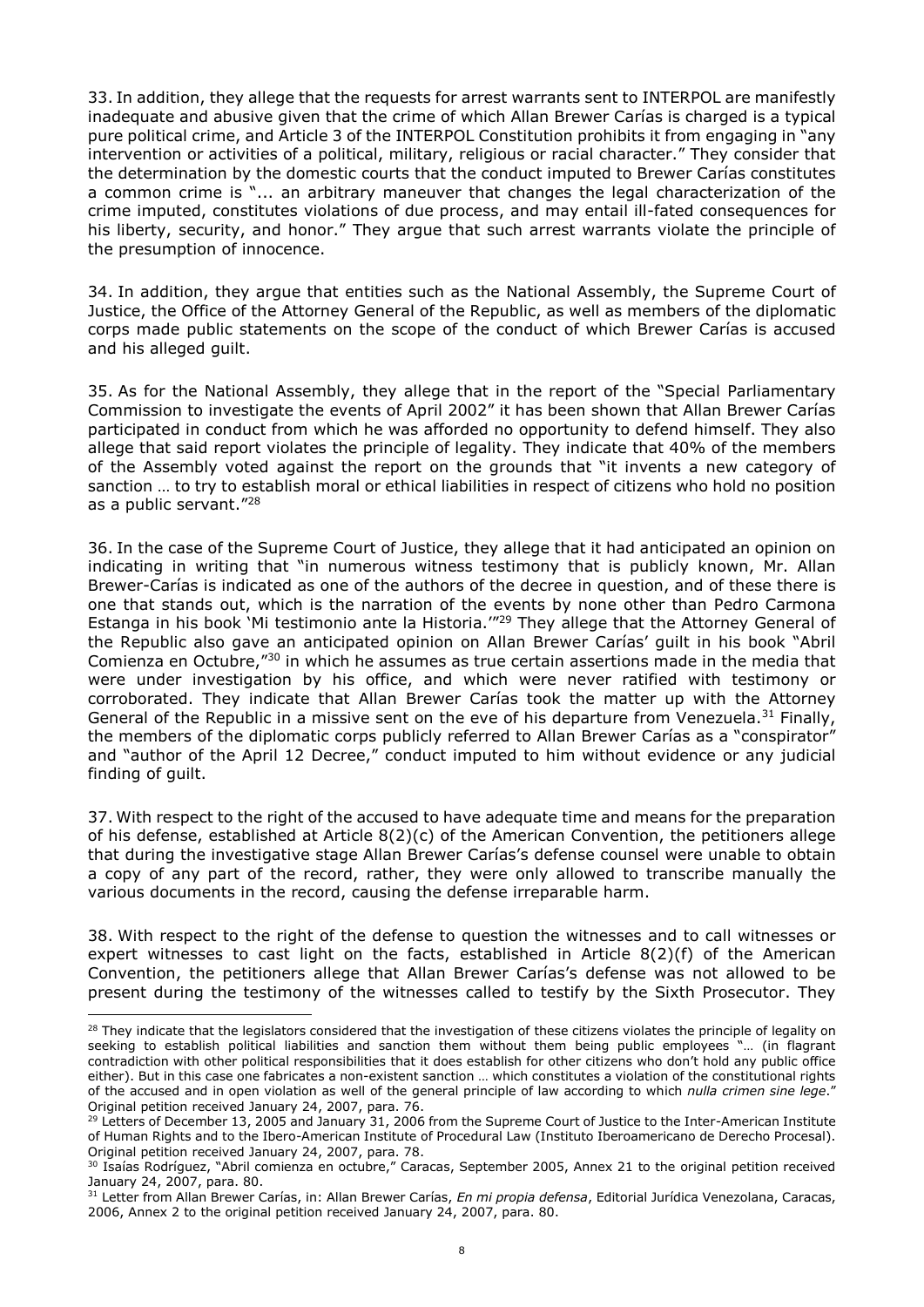indicate that in some cases the Prosecutor admitted questions in writing, but that it was not possible to submit them in the case of supervening witnesses who came forward in the course of the investigation and gave their testimony in secret. They note specifically that on October 5, 2005, testimony was taken from General Lucas Rincón, without the defense having been given called or given notice. In addition, they argue that the ten journalists who disseminated the "notorious communicational events" that were the basis for the indictment were not called to ratify their assertions. They note that on being called by the defense of Allan Brewer Carías, they said that they had not been witnesses to the facts, thus the petitioners consider inadmissible the referential evidence that was the basis for indicting Allan Brewer Carías.

39. As for the appearance of the witnesses offered by the defense, they allege that on April 21, 2004, the Sixth Prosecutor rejected the testimony of Nelson Mezerhane, Nelson Socorro, Yajaira Andueza, Guaicaipuro Lameda, and Leopoldo Baptista on the grounds that they were referential witnesses whose testimony lacked any evidentiary value under the rules in place. In addition, they allege that they were denied the anticipated filing of the statement by Pedro Carmona Estanga, and that as it had been submitted in writing, it had likely been "ignored."

40. With respect to the rights to personal security and movement and residence, established at Articles 7 and 22 of the American Convention, the petitioners allege that the arrest warrant for Allan Brewer Carías implies that he can no longer return to his country without subjecting himself to preventive detention in violation of his right to the presumption of innocence. In addition, they suggest that the absence of a decision on the request for an anticipated declaration of the unlawfulness of the deprivation of liberty during the trial, filed by Allan Brewer Carías, made it necessary for him to take measures to ensure his own personal liberty and security, and leave the country. They allege that even though Allan Brewer Carías has not been detained, he is subject to international persecution and harassment that limits his freedom of movement, and that keeps him from returning to his country without running the risk of being detained so as to face a criminal proceeding in which he does not enjoy the proper guarantees. They allege that because of this harassment, he has been compelled to miss 17 important academic events to which he was invited.<sup>32</sup>

41. They consider that in cases of political persecution, international law comes to the aid of one who seeks to protect himself or herself from the state in question. They indicate that this is the ultimate foundation of asylum and refuge as legal institutions. They allege that one who is persecuted has a right not to be returned to his persecutors, to the point that international law imposes on a state that denies refuge or asylum a legal duty not to return the victim to the jurisdiction of the state that is persecuting him, by means of the rule known as *non-refoulement.*

42. As regards the right to honor and dignity established in Article 11 of the American Convention, the petitioners allege that the declarations of government representatives with respect to criminal acts not judicially proven affect the honor of Allan Brewer Carías and threaten the principle of independence of the judiciary. They consider that in the instant case the systematic accusations of "*golpista*" ("coup-monger" or "coup leader") leveled at Allan Brewer Carías and attributing to him the authorship of the decree in question harmed his reputation and prestige as a constitutional law expert and university professor. In this respect, they allege that the pronouncements of State organs such as the National Assembly, the Supreme Court of Justice, the Attorney General of the Republic, and the embassies of Venezuela in the Dominican Republic and Costa Rica are violations of the right to honor and dignity of Allan Brewer Carías and show that the investigation as a whole violates Article 11 of the American Convention.<sup>33</sup>

43. With respect to the right to freedom of expression established in Article 13 of the American Convention, the petitioners allege that because of Allan Brewer Carías's open dissidence with the policies of the government, some journalists presumed that he was associated with the establishment of the so-called "transition government." They allege that the government and its institutions have used the mere presence of Allan Brewer Carías at "Fort Tiuna" on the eve of

<sup>&</sup>lt;sup>32</sup> List of events, Annex 59 to the petitioners' brief received January 3, 2008, p. 20.

<sup>33</sup> The petitioners cite IACHR. Gallardo Rodríguez, Case 11,430 OAS/Ser.L/V/II.95 Doc. 7 rev., para. 76. Original petition received January 24, 2007, paras. 135 and 136.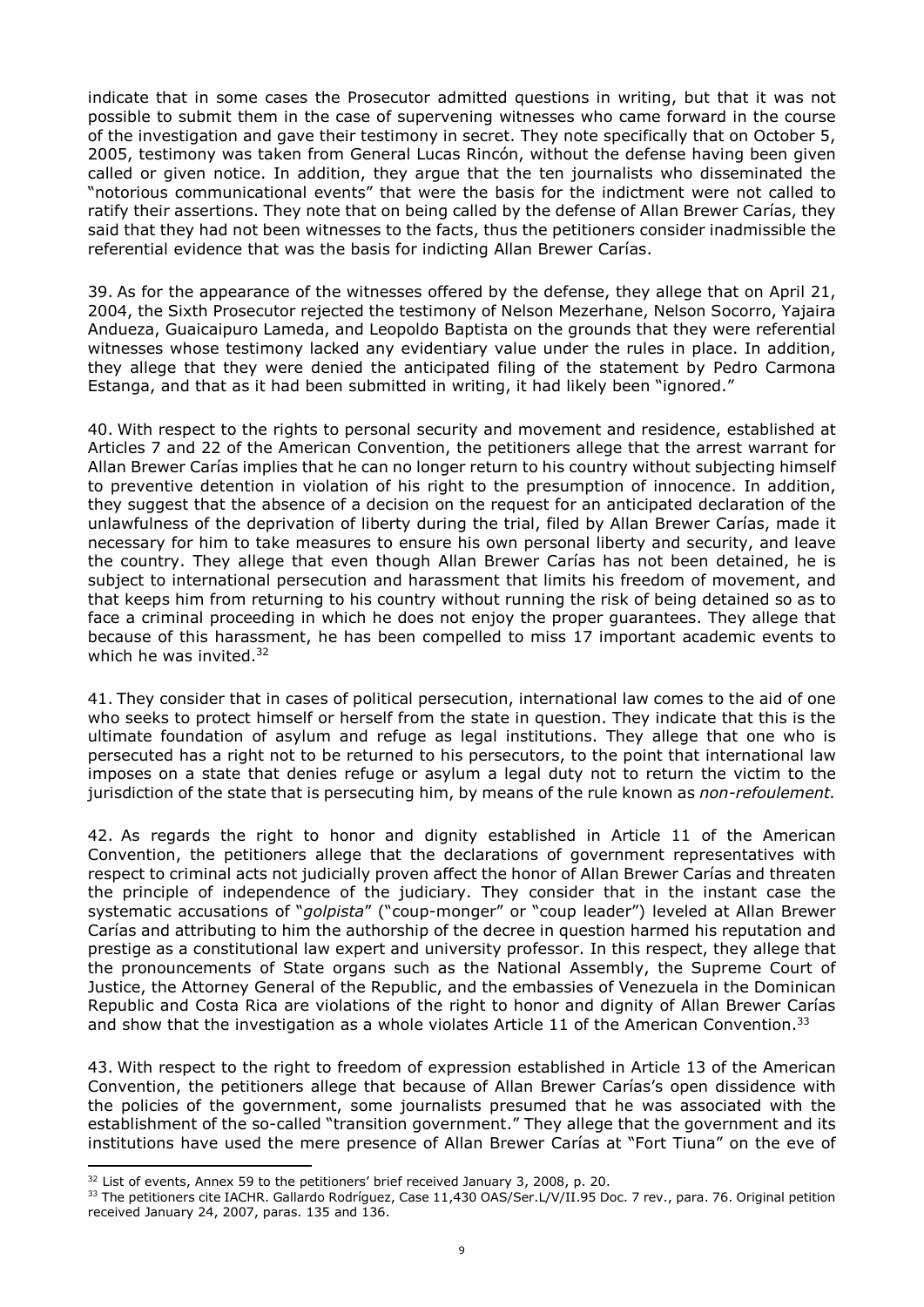the issuance of the Carmona Decree as a pretext for hushing the voice of an important opposition figure, accusing him of having been involved in the coup. In this sense, they consider that the criminal proceeding against Allan Brewer Carías constitutes a violation of his right to freedom of expression, established in Article 13 of the American Convention.

44. With respect to the right to equal protection the law established at Article 24 of the American Convention, the petitioners allege that in the proceeding on the conspiracy to violently change the Constitution only civilians, and not members of the military, have been indicated, even though it was the top-level military commanders who were said to have requested the resignation of the Head of State. They indicate that the members of the armed forces initially indicated by the Public Ministry benefited from the constitutional privilege of preliminary proceeding (*antejuicio*) for the Supreme Court to determine whether there are merits for initiating the trial.<sup>34</sup> In that case the Supreme Court considered that there was no basis for going forward with a trial based on the consideration that the events of April 2002 did not constitute a *coup d'etat* but rather a "power vacuum." They indicate that subsequently that decision was declared null by the constitutional Chamber but that even when some members of the military were called forth to face indictment, they have not appeared.<sup>35</sup> The petitioners allege that the State is responsible for the act of discrimination, in violation of Article 24 of the American Convention, in relation to Article 1(1).

45. With respect to the right to judicial protection established at Article 25 of the American Convention, the petitioners allege that in Venezuela there is no effective judicial remedy for the protection of the rights of Allan Brewer Carías. In this respect, they indicate that Allan Brewer Carías repeatedly turned to the Provisional Judge of Control and to the Court of Appeals in order to have his rights re-established in the course of the proceeding. They allege that in response the courts held that they did not have legal powers to protect his rights, that his pleadings were inopportune<sup>36</sup> or that they could not interfere with the autonomy of the Office of the Attorney General in the conduct of the investigation.<sup>37</sup>

46. Finally, the petitioners allege that the State breached its duty to adopt the measures necessary, legislative or otherwise, to uphold the rights protected in the Convention, in violation of Articles 2 and 1(1). They indicate that the national legislation is not adequate in relation to the appointment and permanence in their posts of judges and prosecutors, to uphold the rights of Allan Brewer Carías and of all Venezuelans to be heard by an independent and impartial court.

# **4. Arguments on the admissibility of the claim**

47. The petitioners argue that the remedies available in the domestic jurisdiction are illusory in view of the general conditions of the country and the circumstances of this case. They consider that the Judiciary lacks independence and impartiality and that in general there is a situation of denial of justice.<sup>38</sup> They argue that the Commission has already established, in other cases, that the victim does not have domestic remedies in a situation of "dysfunctional judiciary unable to resolve his situation," which occurs, among others situations, when its corruption or lack of independence is established.<sup>39</sup> The petitioners also cite considerations of the IACHR regarding the impact of the permanence of a high percentage of provisional judges on the independence of the Judiciary in Venezuela.<sup>40</sup> They also question the election of the magistrates of the Supreme

<sup>34</sup> They indicate that the right to a preliminary proceeding (*derecho de antejuicio*) is established in Article 266 of the Constitution of Venezuela. Original petition received January 24, 2007, para. 148.

<sup>&</sup>lt;sup>35</sup> They indicate that the General in Chief of the Army, Lucas Rincón Gutiérrez, who announced in April 2002 that the military high command had sought the resignation of the President of the Republic, has not been subjected to any investigation. Original petition received January 24, 2007, para. 149.

<sup>&</sup>lt;sup>36</sup> Decision of the Court of Control of May 11, 2005. Annex 44 to the original petition received January 24, 2007, para. 125.

<sup>&</sup>lt;sup>37</sup> Original petition received January 24, 2007, para. 124.

<sup>38</sup> The petitioners cite I/A Court H.R. *Judicial Guarantees in States of Emergency.* OC 9-87, October 6, 1987. Series C. No. 9, para. 24 and *Case of Bámaca González (sic).* Judgment of November 25, 2000. Series C. No. 70, para. 191. Original petition received January 24, 2007, para. 157.

<sup>&</sup>lt;sup>39</sup> The petitioners cite Report 5/94 (Elvis Lovato Rivera) Annual Report of the IACHR, 1993, consideration No.5, paras.f and h, pp. 187 ff.

 $40$  The petitioners cite the Report on the Situation of Human Rights in Venezuela adopted December 29, 2003, page 3.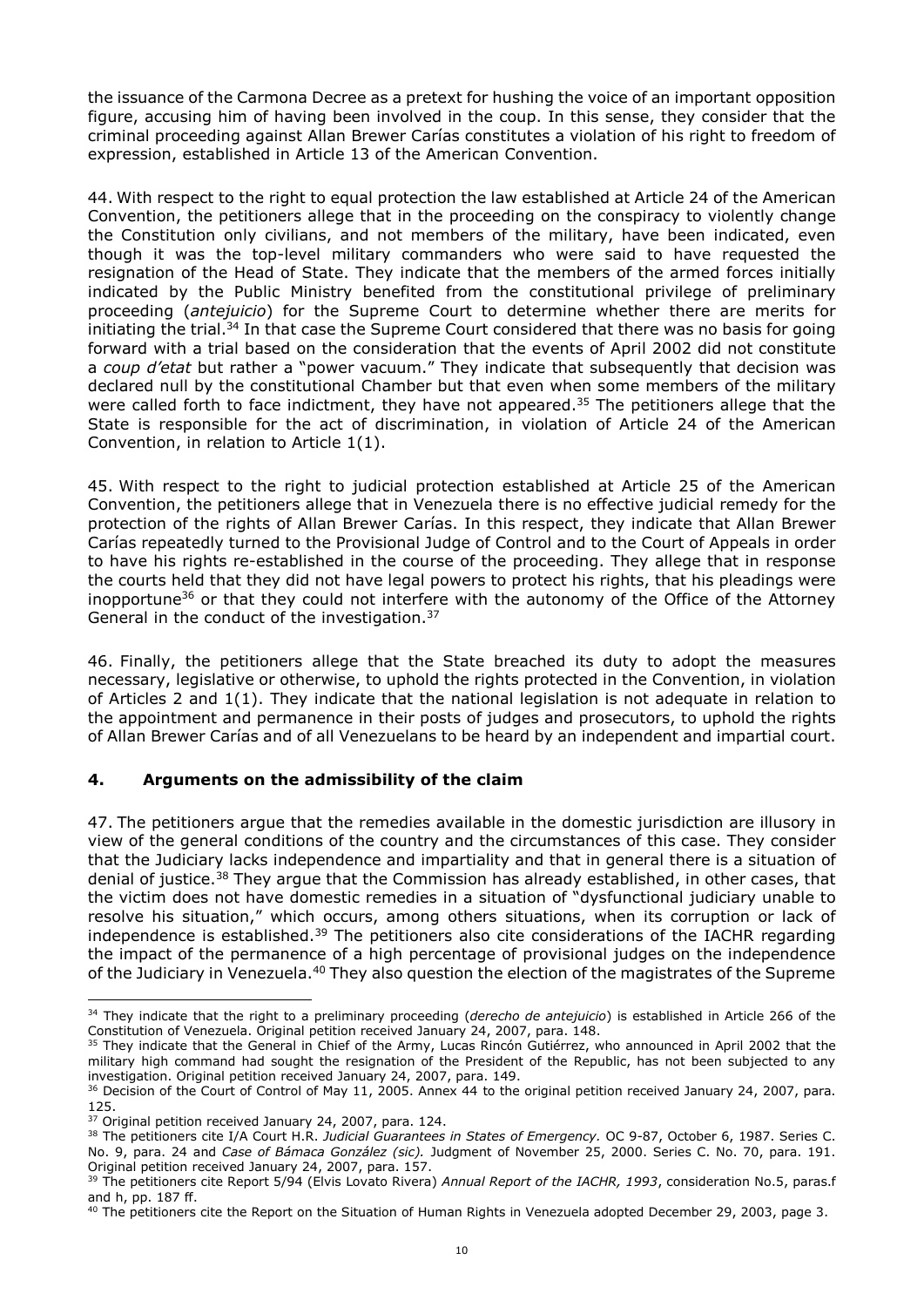Court of Justice after the adoption of the Constitution: the reform of the Organic Law of that Court, which provided for election, by the National Assembly, of 12 new justices by simple majority<sup>41</sup>; and the removal or "retirement" of the justices who did not follow the government line.<sup>42</sup> As long as the Supreme Court has the function of appointing and removing lower judges, the petitioners consider that this situation affects the autonomy of the Judiciary.

48. They consider that the instant case fits within the framework of a state policy in which Allan Brewer Carías not only has been condemned beforehand, but is also impeded from using the remedies normally available for his defense within the criminal proceeding, which are arbitrarily not recognized by the Public Ministry and the judicial system. The petitioners argue that having recourse to those remedies becomes a meaningless formality and that the exceptions to Article 46(2) fully apply in this situation and exempt them from the requirement of exhausting domestic remedies, which in practice cannot attain their aim.<sup>43</sup>

49. They further allege that the proceeding has been at a standstill since the issuance of the arrest warrant for Allan Brewer Carías in June 2006, and that therefore the preliminary hearing has not been held, which constitutes an unwarranted delay in the proceeding, and a violation of the right to trial in liberty and without delay. They also allege unwarranted delay in resolving the motion of nullity filed November 8, 2005. They indicate that said request has not yet been resolved, and that the proceeding is in an intermediate phase.

50. With respect to the procedural effects of the lack of physical presence of Allan Brewer Carías in the unfolding of the proceeding, they consider that these only reach procedural acts that cannot go forward without his presence, such as the preliminary hearing and the oral and public trial. They indicate that this does not stand in the way of other judicial proceedings that do not imply that he is being tried in his absence, such as the motion for nullity filed on November 8, 2005. They argue that the prohibition of a trial *in absentia*constitutes a procedural guarantee that should always be understood so as to favor the accused or defendant, and never against him. They indicate that it is not a punishable act under the Venezuelan Criminal Code.<sup>44</sup> The petitioners allege that staying outside the country is a reasonable act so as to impede the aggravation of the human rights violations already suffered, and the threats of their repetition.

51. Accordingly, they allege that the exceptions to the exhaustion of domestic remedies provided for in the three subsections of Article 46(2) of the American Convention apply.

### **B. The State's position**

### **1. Context**

52. The State cites the resolutions adopted by the Permanent Council and by the General Assembly of the Organization of American States which define the events that took place between April 12 and April 13, 2002, as a "grave disruption of the constitutional order" of

<sup>-</sup><sup>41</sup> The petitioners note that the IACHR established in its Report on the Situation of Human Rights in Venezuela of 2003 that this law "does not take into consideration the concerns expressed by the IACHR in its report in terms of the possible threats to the independence of the Judicial branch." Original petition received January 24, 2007, para. 38. They also indicate that several constitutional challenges have been brought against that law, including the one presented by the deans of the country's most prestigious law schools, which, after three years, was still awaiting a decision. Original petition received January 24, 2007, para. 40.

 $42$  The petitioners indicate that on the eve of the appointment of the justices, the then-Chairman of the Parliamentary Commission entrusted with choosing the candidates for a place on the Supreme Court said the following to the press: "while us members of the legislature have the power over this choice, the President of the Republic was consulted and his opinion was taken into account…. Let's be clear, we are not going to score own-goals. The list included people from the opposition who meet all the requirements. The opposition could have used them to reach an agreement in the last two sessions but they refused. So we're not going to do it for them. The group nominated does not include anyone who is going to act against us, so even if it's in a 10-hour session, we'll approve it. Original petition received January 24, 2007, para. 39.

<sup>43</sup> The petitioners cite I/A Court H.R., *Case of Velásquez Rodríguez. Preliminary Objections*. Judgment of June 26, 1987. Series C No. 1, para. 64. Original petition received January 24, 2007, para. 153.

<sup>&</sup>lt;sup>44</sup> The petitioners indicate that according to Article 259 of the Venezuelan Criminal Code, not even flight of a defendant from the establishment where he or she is detained is punishable, unless it involves violence. Petitioners' brief received January 3, 2008, p. 34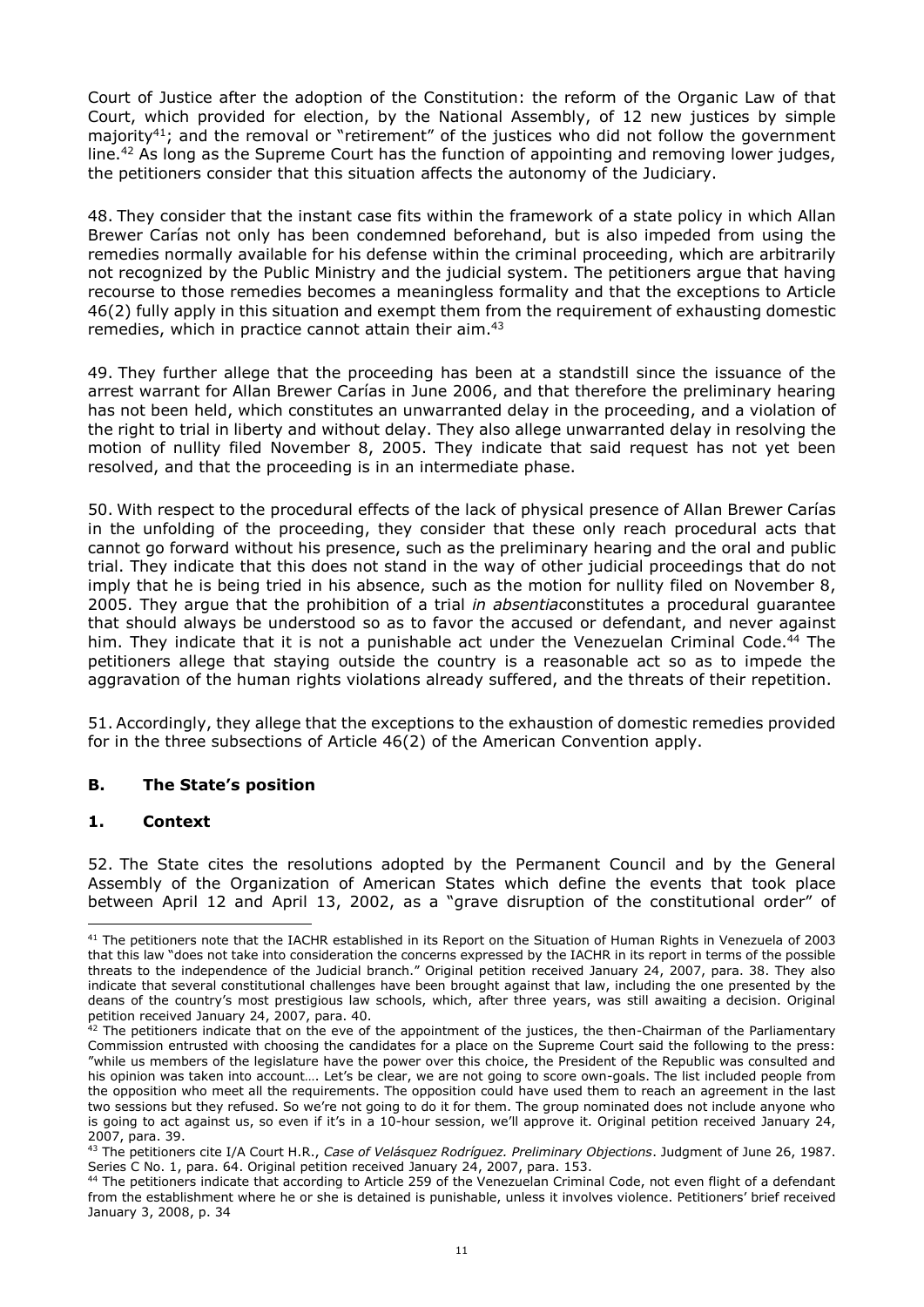Venezuela. The State points out that the assumption of power by Pedro Carmona during that time cannot be justified by an alleged "power vacuum" since the Venezuelan Constitution establishes that the Executive Vice President of the Republic is the official stand-in for the President of the Republic in the various hypotheses regarding permanent or temporary absence from office contemplated in Articles 233 and 234 of this instrument. The State further contends that even if the Constitution did not establish the line of succession to assume the powers of office when the president is absent, it would be up to the Constitutional Chamber of the Supreme Court of Justice to determine the proper procedure to be followed.

53. The State emphasizes that the Constitution does not allow for the "illegal assumption of the office" nor does it establish that a Decree of Transition can become a mechanism to repeal the Constitution or to fill the void created by the absence of the President of the Republic.<sup>45</sup> The State points out that the decree adopted within the context of the events of April 12th and 13<sup>th</sup>, 2002, intended to empower the President of the de facto Junta to reorganize the "Powers of the State" without establishing any limits to the nature of its powers, their scope or their duration.

54. The State points out that the petition makes clear that Allan Brewer Carías knew of the existence and content of the decree in question and that he went to the Miraflores Palace to give Pedro Carmona his opinion. The State rejects the petitioners' allegation that Allan Brewer Carías disagreed with the content of the decree which would have been unconstitutional even if its content had been different. Therefore, the State questions the notion that if Allan Brewer Carías' opinion had been heard and considered, the decree would have been moderately unconstitutional rather than manifestly unconstitutional.

55. The State contends that even though he knew the content of the decree, Allan Brewer Carías did not repudiate its adoption as any defender of the Constitution and of democracy should have done. The State points out that Article 333 of the Constitution establishes that in the event that the instrument is repealed by an act of force or by any means other than those provided for in the same Constitution, it is the duty of every person with or without vested official authority to help return it into actual effect. The State also alleges that although Allan Brewer Carias considers himself "a dissident of authoritarian policies," he did not denounce the establishment of a de facto government that concentrated all power in the hands of one person, that changed the name of the Republic and that dissolved all constituted authorities.

56. The State contends that those who guided the coup d'état used the Inter-American Democratic Charter as the basis and grounds to promote an unconstitutional and anti-democratic decree.<sup>46</sup> It points out that the Inter-American Charter establishes principles and mechanisms aimed at protecting the democratic institutions of the States, not at rendering their Constitutions powerless. The State further contends that the constitutional law expert Allan Brewer Carías did not denounce this abuse of the provisions of the Inter-American Charter either.

<sup>-</sup><sup>45</sup> The State indicates that Constitutional Article 233 considers the President of the Republic to be permanently unavailable by reason of any of the following: death; resignation; removal from office by decision of the Supreme Tribunal of Justice; permanent physical or mental disability certified by a medical board designated by the Supreme Tribunal of Justice and with the approval of the National Assembly; abandonment of his position, duly declared by the National Assembly; and recall by popular vote. Article 234 establishes that temporary unavailability shall be replaced by the Executive Vice-President for a period of up to ninety days, which may be extended by resolution of the National Assembly for an additional ninety days. If the unavailability continues, the National Assembly shall have the power to decide whether the unavailability to serve should be considered permanent. Submission from the Ministry of Popular Power for Foreign Affairs AEGV/000394 on August 25, 2009, page 12.

<sup>46</sup> The State indicates that Article 3 of the Inter-American Charter establishes that: "Essential elements of representative democracy include, inter alia, respect for human rights and fundamental freedoms, access to and the exercise of power in accordance with the rule of law, the holding of periodic, free, and fair elections based on secret balloting and universal suffrage as an expression of the sovereignty of the people, the pluralistic system of political parties and organizations, and the separation of powers and independence of the branches of government." The State argues that the Inter-American Democratic Charter recalled that the OAS Charter, which ordered the IACHR to be established, recognized that representative democracy is indispensable for the stability, peace and development of the region and that one of the OAS's proposals is to promote and consolidate representative democracy. In this respect, the Chiefs of State and Government of the Americas, gathered at the Third Summit of the Americas, which took place from April 20 to 22, 2001, established that any unconstitutional alteration or interruption to the democratic order of a State in the Hemisphere constitutes an insurmountable obstacle to the participation of that State's government. Submission from the Ministry of Popular Power for Foreign Affairs AEGV/000394 on August 25, 2009, pages 14 and 15.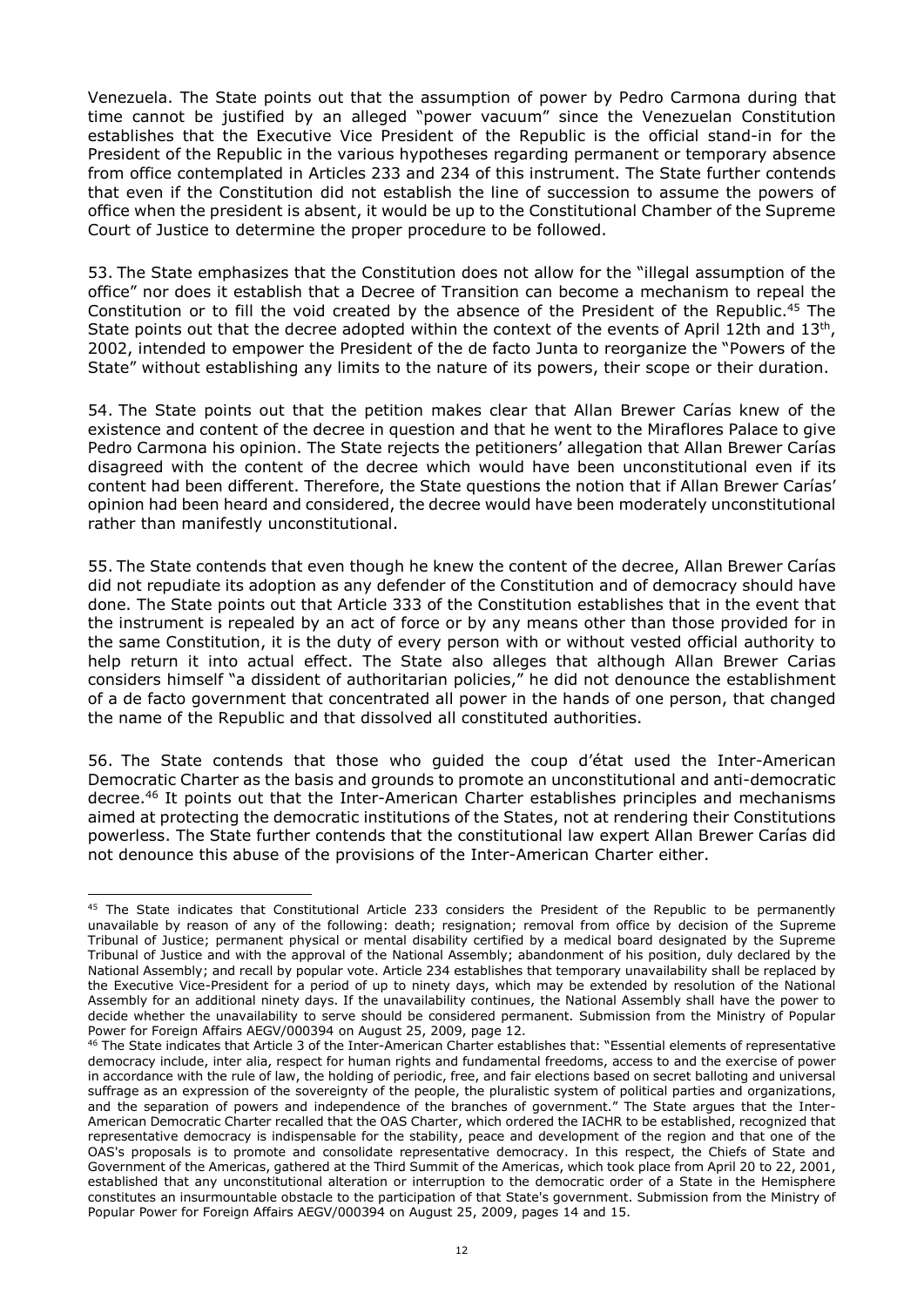57. The State argues that the hypothesis that Brewer Carías was prosecuted in order to scare him because of his long trajectory as a defender of democracy and of human rights and for his political dissidence (see *supra* III A) is false. It contends that there are no grounds or proof to support the allegation and that political dissidence does not constitute an excuse to commit the crime of conspiring to violently change the Constitution.

58. In the opinion of the Venezuelan State if the IACHR declares this petition admissible, it will again validate the coup d'état of April 11, 2002, and will ignore the resolutions adopted by the General Assembly of the OAS and by its Permanent Council.<sup>47</sup>

## **2. Allegations regarding how the judicial proceedings were carried out**

59. The State points out that the process to indict Allan Brewer Carías was set in motion on April 12, 2002, by the Office of the Public Prosecutor with Nationwide Jurisdiction on Matters of Corruption and with Special Jurisdiction over Banks, Insurance and Capital Markets, in order to determine the degree of responsibility of the persons involved in the events that took place in April 2002 and whose records were later forwarded to the Office of the Sixth Prosecutor.

60. The State points out that on January 27, 2005, the Sixth Prosecutor filed charges against Allan Brewer Carías, for his "alleged participation in drafting the Constitutive Act of the Government of Democratic Transition and National Unity containing the Constitutive Decree of a Government of Democratic Transition and National Unity […] on April 12, 2002, at the Miraflores Palace, after a group of civilians and officers of the National Armed Forces, ignoring the constitutional and legitimately constituted government, outside the law and the Constitution of the Bolivarian Republic of Venezuela, proceeded to form a de facto government; their conduct falling within the scope of the alleged crime of CONSPIRING TO VIOLENTLY CHANGE THE CONSTITUTION, a punishable offense under the provisions of Article 144 (2) [currently Article 143(2)] of the Penal Code."48

61. The State alleges that the arraignment proceeding was carried out in accordance with all the principles and guarantees of due process established in the Constitution of the Bolivarian Republic of Venezuela, as well as in the rules of criminal procedure and in the international agreements and treaties the Republic is a party to. The State points out that during the proceedings Allan Brewer Carías was duly counseled by his chosen attorneys, León Enrique Cottin Núñez and Pedro Nikken Bellshawhog. Furthermore, the State points out, during those proceedings the Sixth Prosecutor asked the accused: "[...] if he understood the reasons why he was being charged, if he had any questions about what was said during the proceedings [...]" and that the accused didn't say anything. The State also points out that the accused was asked if he wished to make any statements to which he responded that he did not. The State also points out that the indictment was signed by defense attorneys Pedro Nikken and León Cottin and by Allan Brewer Carías.

62. The State contends that the attorneys for Allan Brewer Carías fully exercised their right to a defense and that they requested the prosecutors to conduct further investigations in order to

<sup>&</sup>lt;sup>47</sup> The State claims that the IACHR admitted there was a coup d'état, and unduly recognized the perpetrators of the acts committed on April 11 and 12, when it sent a letter "de facttum" to the Minister of Foreign Relations, which requested information on the events, as if legitimacy could exist within the concept of usurpation. The State claims that it became extremely concerned that the IACHR has not processed a precautionary measure requested for the Constitutional President of Venezuela, Hugo Rafael Chávez Frías, but that instead has requested certain information from the usurpers admitting their legitimate character as leaders. The State claims that, on this date, Allan Brewer Carias and the IACHR admitted there had been a coup d'état "recognizing its leaders and disregarding the legitimacy of the President Chávez government," the attributes of the OAS Charter, Inter-American Democratic Charter, and even the IACHR. Submission from the Ministry of Popular Power for Foreign Affairs AEGV/000394 on August 25, 2009, page 15.

<sup>&</sup>lt;sup>48</sup> The State cites Article 144: "The following persons will be punished with prison for twelve to twenty four years: Those who, without the object of changing the republican political form given to the nation, conspire or rise up to violently change the National Constitution." Submission from the Ministry of Popular Power for Foreign Affairs AEGV/000394 on August 25, 2009, page 22.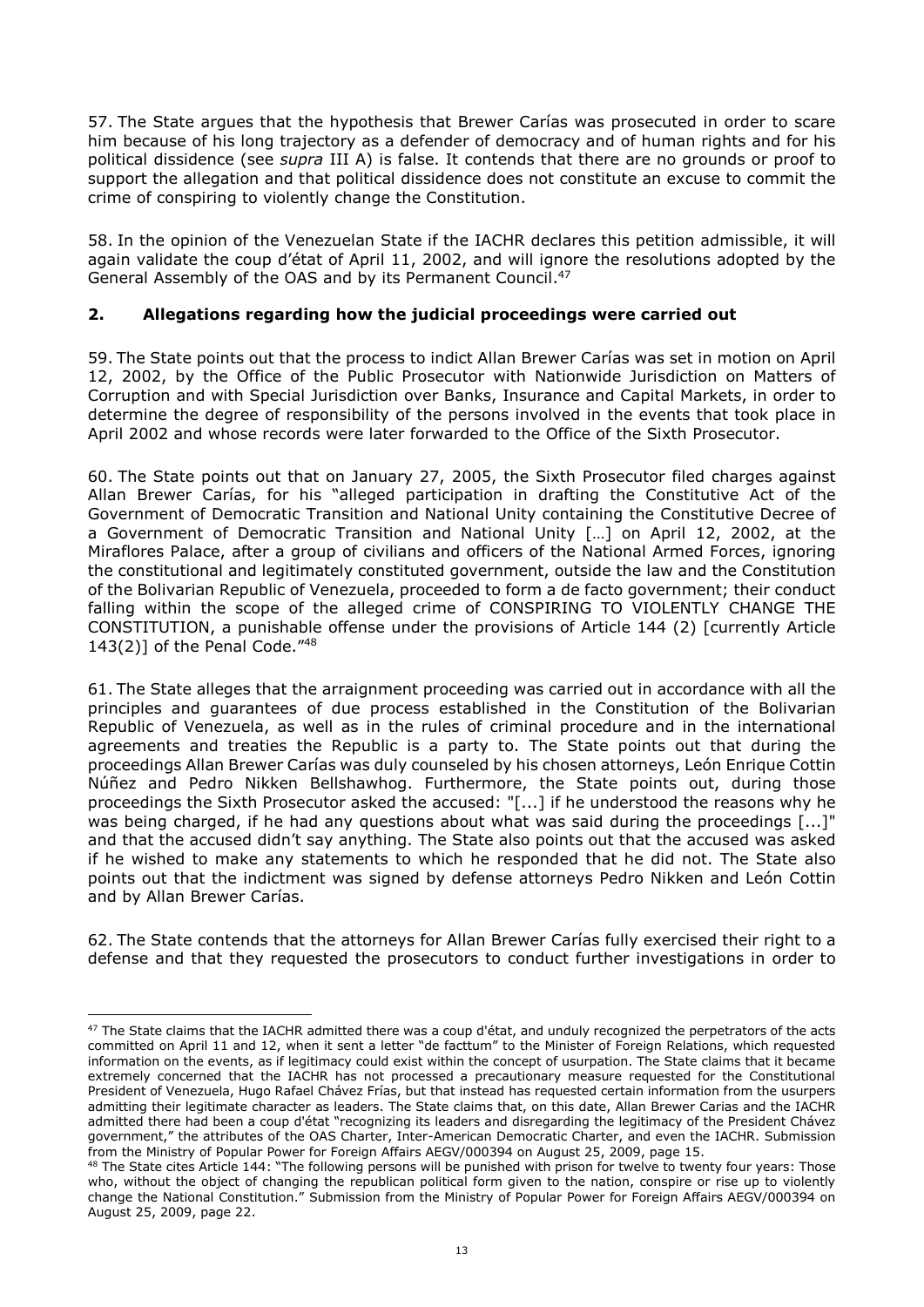shed more light on the facts. It argues that, in response, the Public Ministry carried out those actions that met the requirements of relevance and need.

63. The State points out that during the investigation phase, the defense filed appeals to all the judicial rulings issued and that those appeals were dismissed by the various chambers of the Courts of Appeal that heard them.

64. The State indicates that on October 21, 2005, Allan Brewer Carías was indicted by the Twenty-fifth Court of Control on charges of Conspiring to Violently Change the Constitution.

65. The State points out that on May 10, 2006, the Twenty-fifth Court of Control received written communication from the defense in which Allan Brewer Carías stated his intention to leave the country based on the false assumption that his constitutional rights and guarantees to a defense had been violated and on the fact that "[…] the distinguished University of Columbia had offered him the opportunity to fulfill an old professional aspiration, to become a member of their faculty, and that he had decided to wait until the circumstances were more conducive to ensuring an impartial trial with respect for his guarantees […]."<sup>49</sup>

66. As a result, the State points out, on June 2, 2006, the Public Ministry requested that the Twenty-fifth Court of Control issue an order of judicial preventive detention against Allan Randolph Brewer Carías, even though the charging documents included a request for such an order. The State argues that his refusal to submit to criminal prosecution is not only an attempt against the investigation carried out by the Public Ministry but also against the entire system of justice.

67. The State argues that, consequently, on June 15, 2006, the Twenty-fifth Court of Control issued the order of judicial preventive detention No. 010-06 against the accused, based on the fact that all the requirements for the issuance of the order had been met as established under the provisions of Article 250 and in accordance with Article 251 first paragraph, subsections 1, 2, 3 and 4 of the COPP.<sup>50</sup> The State points out that the arrest warrant was forwarded to the

<sup>-</sup><sup>49</sup> Submission from the Ministry of Popular Power for Foreign Affairs AEGV/000394 August 25, 2009, page 24.

<sup>50</sup> ]The State cites Article 250 of the Organic Code of Criminal Procedure (COPP): "Origin. The oversight judge, at the request of the Public Ministry, may order the pre-trial detention of the accused, provided that the existence is attested of: 1. A punishable act that deserves a deprivation of liberty and whose criminal actions have not evidently been prescribed; 2. Due cause to presume that the accused has committed or participated in the commission of an offense; 3. Reasonable cause, based on an appraisal of the circumstances in each case, to assume the risk of flight or obstruction in the search for the truth with respect to a specific investigation. (Underlining by the State). Within the twenty-four hours following the prosecutor's request, the oversight judge will make a decision with respect to the request made. Should it be deemed that the requirements set forth in this article are met and that pre-trial detention is, therefore, applicable, an arrest warrant shall be issued for the accused person against whom the measure has been requested. Within forty-eight hours following his detention, the accused will be brought before the judge, who, in the presence of the parties and the victims, if there are any, will decide whether to maintain the imposed measure or substitute it for one less severe. If the judge agrees to maintain the pre-trial detention measure during the preliminary phase, the prosecutor should present the charges, request the stay of the proceedings or, in such a case, close the proceedings, within thirty days following the judicial decision. This lapse of time may be extended up to a maximum of an additional two weeks, provided that the prosecutor requests so at least five days before the extension expires. In this case, the prosecutor should advance his request and the judge will decide what is appropriate after listening to the accused. After this period of time and its extension, if so be the case, without the prosecutor having filed the charges, the detained person will be released by decision of the oversight judge, who may impose another precautionary measure. In any case, the trial judge, at the request of the Public Ministry, shall order the pre-trial detention of the accused when it is justifiably presumed that this person will not comply with the decisions in the case, in accordance with the procedures established in this article. In exceptional cases of extreme need and urgency, and provided the existence of the suppositions set forth in this article, the oversight judge, at the request of the Public Ministry, shall authorize the suitable detention of the accused. This authorization should be ratified by a decision within twelve hours of the detention, otherwise the procedures will follow that are set forth in this article." "Article 251. Risk of Flight. In making a determination as to the risk of flight, particular consideration shall be given to the following circumstances: 1. Roots in the country, determined by domicile, habitual residence, family home, business or work activities, and facilities for permanent departure from the country or remaining in hiding; (Underlined by the State). 2. The possible penalty in the case; 3. The extent of the harm caused; 4. The behavior of the accused during the proceeding or in other previous proceedings, to the extent that it indicates his willingness to submit to criminal prosecution; (Our underlining). 5. The behavior prior to the commission of the offense. First Paragraph: A risk of flight is presumed to exist in cases involving offenses punishable with a term of imprisonment of 10 years or more. (...)".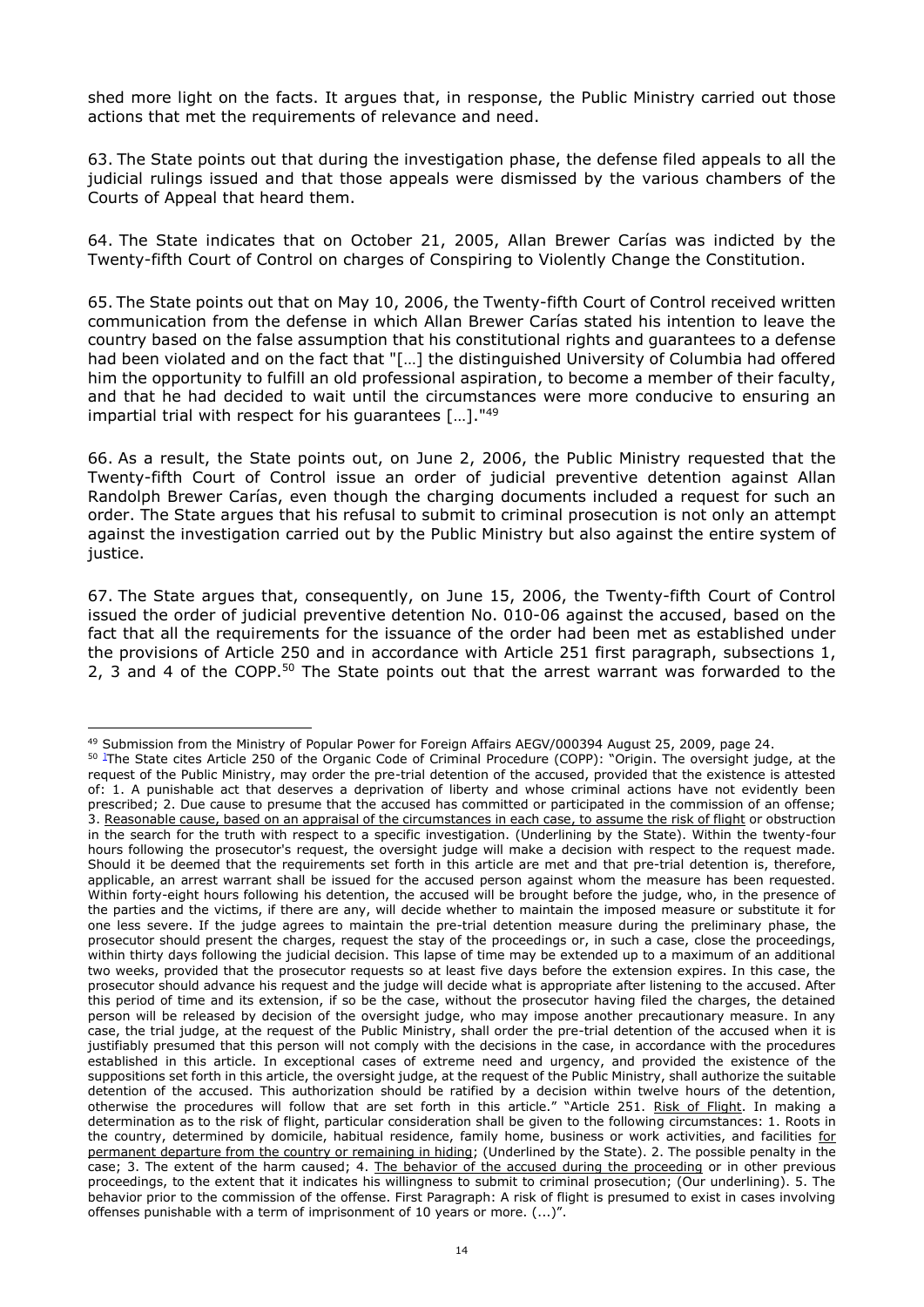Director of the Scientific, Criminal and Criminological Investigations Corps as well as to the Director of INTERPOL.

68. With regard to the petitioners' allegation of the violation of the principle of presumption of innocence, considering that it was the defense's responsibility to discredit the charges filed by the Office of the Prosecutor (see *supra* III A), the State argues that, taken together, Article 125.5<sup>51</sup> and Articles 131<sup>52</sup> and 305<sup>53</sup> of the COPP, outline an active and pro-active role for the defense within the investigation in order to guarantee due process of law, and that it can request that other actions or investigations be pursued in order to discredit the charges filed as long as they meet the relevance, need and usefulness requirements, and as long as they are directly related to the investigation and help to shed more light on the facts.

69. In response to the petitioners' allegation regarding the lack of access to "alleged evidence against the accused, and to witnesses and other evidence he has brought forth"<sup>54</sup> , (see *supra* III A), the State contends that, in the preparatory and in the intermediate phase, the petitioners confuse basic concepts that are necessary in order to understand the process and to make claims of that nature, such as the investigations, elements of conviction, types of evidence and actual evidence; and that they don't even know at which stage of the Venezuelan system of criminal procedure should those be used.

70. With regard to the allegation made by the petitioners that they had been denied the right to a timely and effective defense (see *supra* III A), the State argues that the petitioners do not provide any evidence for the allegation and that they pretend the Commission to simply take their word that they have not had access to the case file, and, therefore, to a timely and effective defense. The State rejects those arguments and alleges that it has 17 case records signed by legal counsel for Mr. Allan Brewer Carias during the proceedings at the Public Ministry, where he acknowledged with his signature that he reviewed each and all parts of the case file without making any observations. Likewise, the State points out that the petitioners reviewed the videos and other annexes connected to the charges filed, as the request forms to review case files indicate. In light of this, the State argues that it seems strange and false for the petitioners to claim that they did not have access to the case file or to what they mistakenly refer to as "the evidence" during the investigation phase. The State also points out that during the investigation phase and since the date of the indictment, Allan Brewer Carías and his legal counsel have

<sup>-</sup><sup>51</sup> The State refers to Article 125 of the COPP. Rights. "The accused shall have the following rights: 1. To be specifically and clearly informed of the charged acts; 2. To communicate with family members, lawyer of choice, or association of legal assistance, to inform of his detention; 3. Be assisted, since the initial stages of the investigation, by a lawyer chosen by the accused or his family members and, otherwise, by a court-appointed attorney; 4. Be assisted, free of charge, by a translator or interpreter if the accused does not understand or speak the Spanish language; **5. Request the Public Ministry carry out investigation procedures to disprove the charges made;** (emphasis by the State); 6. Appear directly before the Judge in order to make a statement; 7. Request that the investigation be activated and have access to its content, except in cases which have been declared reserved in certain parts and only for the time that this statement continues; 8. Request the pre-trial detention be declared improper in advance; 9. Be subjected to the constitutional precept that exempts one from making statements and, even in the case of consenting to make a statement, not making it under oath; 10. Not be subjected to torture or other cruel, inhumane or degrading treatment to personal dignity; 11. Not be subjected to techniques or methods that alter free will, even with consent; 12. Not be tried in absentia, except as set forth in the Constitution of the Bolivarian Republic of Venezuela." Submission from the Ministry of Popular Power for Foreign Affairs AEGV/000394 on August 25, 2009, pages 30 and 31.

<sup>&</sup>lt;sup>52</sup> The State refers to Article 131 of the COPP. Preliminary warning. "Before the statement begins, the accused will be subjected to the constitutional precept that exempts him from declaring on his own behalf and, even in the case of consenting to making a statement, not doing so under oath. He shall also be told in detail of the act which has been attributed to him, with all of the circumstances of time, place and mode of commission, including those that are of importance for the judgment, the applicable legal provisions, and the information that the investigation bears against him.**He will also be instructed that the statement is a means for his defense and, therefore, that he has the right to explain everything which may serve to disprove the suspicions against him and to request proceedings be carried out as considered necessary."** (Emphasis by the State). Submission from the Ministry of Popular Power for Foreign Affairs AEGV/000394 del August 25, 2009, pages 31 and 32.

<sup>&</sup>lt;sup>53</sup> The State refers to Article 305 of the COPP. Proposition of proceedings. "The accused, the persons who have intervened in the case, and their representatives, may request that the prosecutor undertake proceedings to clarify the acts. The Public Ministry shall initiate these proceedings, if considered pertinent and useful, making record of its opinion to the contrary as subsequently corresponds." Submission from the Ministry of Popular Power for Foreign Affairs AEGV/000394 on August 25, 2009, page 32.

<sup>&</sup>lt;sup>54</sup> The State cites paragraph 5 of the petition presented to the Commission on January 24, 2007.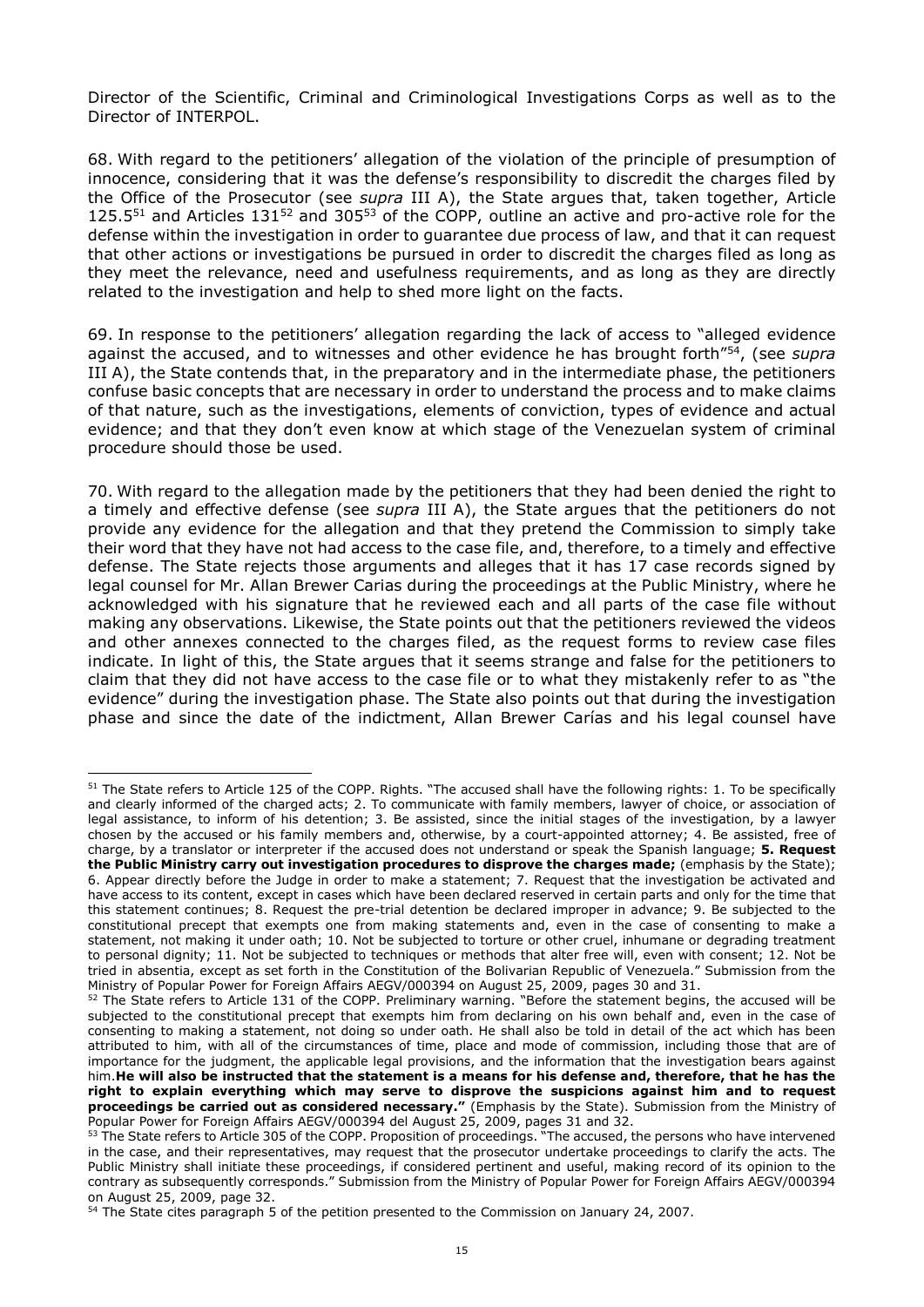repeatedly appeared at the Office of the Sixth Prosecutor in order to "familiarize themselves with the contents of the case brought against the accused."

71. With regard to the petitioners' allegation that "in general…the right of the defense to question witnesses present in court was violated […]" (see *supra* III A), the State argues that the petitioners confuse "evidence introduced in court during the trial stage with the "elements of conviction" presented in the Office of the Prosecutor during the investigation phase. In that regard, the State contends that the questioning of witnesses conducted by the Office of the Prosecutor is not the equivalent of testimony given in court during the trial stage in accordance with the provisions of Articles 355<sup>55</sup> and 356<sup>56</sup> of the COPP. Once the identity of a person called to testify by the Office of the Prosecutor is known, the defense may request that the Public Ministry ask the witness certain questions, providing it demonstrates the relevance, need, usefulness and connection to the investigation.<sup>57</sup> The State points out that in Brewer Carías' case, the defense did not request the Public Ministry to do so. The defense must show the relevance, need, usefulness and connection to the investigation of the persons it suggests the Office of the Prosecutor should interview during the investigation phase, and it may request that certain questions be asked as long as they meet the same requirements persons being interviewed. The State contends that the attorneys for Brewer Carías did not meet this requirement. It points out that during interviews at the Office of the Prosecutor, the defense may actively participate in that investigation (which is not a proceeding to enter evidence for trial) which will be reflected in the record of the interview. The State also points out that if testimony or evidence from the investigative proceeding is admitted by the Court of Control and it then progresses on to the Trial Court, it is at that point that the defense may question and cross-examine witnesses and can control the process of witness examination. The State points out that the present case has not reached the trial phase and, therefore, the defense will have the opportunity to examine and cross-examine witnesses whose testimony has been admitted by the Court of Control in the intermediate phase. Thus, the State comes to the conclusion that the petitioners confuse<sup>58</sup> the investigation phase, the intermediate phase, and the trial phase in Venezuelan Criminal Procedure.

72. The State alleges that Allan Brewer Carías faced the criminal proceedings against him, in liberty, without an arrest warrant issued in his name, until July 14, 2006. In that sense, the State refutes the petitioners' allegation contending that: "[…] the State tries to deny Dr. Brewer Carias his physical freedom, denies his right to stand trial in liberty and restricts his freedom of movement by issuing an order for his preventive detention which is not supported by any immediate need and which does not meet minimum national and international legal standards to justify such an exceptional measure." The State emphasizes that from April 12, 2002, until he left the country on June 2, 2006, Allan Brewer Carías had enjoyed absolute liberty and

<sup>-</sup><sup>55</sup> The State cites Article 355 of the COPP. Witnesses. "Next, the presiding judge shall proceed to summon the witnesses, one by one: first, those who offered themselves to the Public Ministry; next, those proposed by the complainant; and, lastly, those for the accused. The presiding judge may alter this order when it is not considered convenient to furthering the clarification of the acts. Before making a statement, witnesses may not communicate amongst themselves or with other persons or see, hear or be informed of what is occurring in the proceedings. Afterwards, the presiding judge shall decide if the proceedings continue in the pre-trial chamber or if they are withdrawn. Nonetheless, the non-compliance of the lack of communication will not impede the witness's statement, but the tribunal shall appreciate this circumstance when it evaluates the evidence." Submission from the Ministry of Popular Power for Foreign Affairs AEGV/000394 on August 25, 2009, page 35.

<sup>&</sup>lt;sup>56</sup> The State cites Article 356 of the COPP. Examination. "After taking oath and asking the expert or witness to identify themselves and state the general circumstances to appreciate their report or statement, the presiding judge will allow the person to address what he knows about the proposed event as an object of evidence. After the account has been given, the judge will allow direct examination. The person who proposed the examination will begin; then the other parties will continue in the order the presiding judge considers convenient. The defense should be the last to examine. Later, the tribunal may question the expert or the witness. The presiding judge will moderate the examination and will prevent the deponent from answering leading, catch or impertinent questions. The judge will also attempt to ensure the examination takes place without undue pressure and without offending the dignity of the persons. The parties may request that the presiding judges' decisions be repealed when they limit the examination or they may object to questions posed. The experts and witnesses will express the reasons behind their information and the origin of their knowledge." Submission from the Ministry of Popular Power for Foreign Affairs AEGV/000394 on August 25, 2009, page 35.

<sup>57</sup> The State cites Article 305, 125 numeral 5 and 131 of the COPP. Submission from the Ministry of Popular Power for Foreign Affairs AEGV/000394 on August 25, 2009, page 38.

<sup>&</sup>lt;sup>58</sup> The State indicates that said confusion is also reflected in the citation of the petitioners in Report No. 85/99 of Case No. 11.258 (Figueredo Planchart), which specifically refers to the acts undertaken before a tribunal and not during the investigation.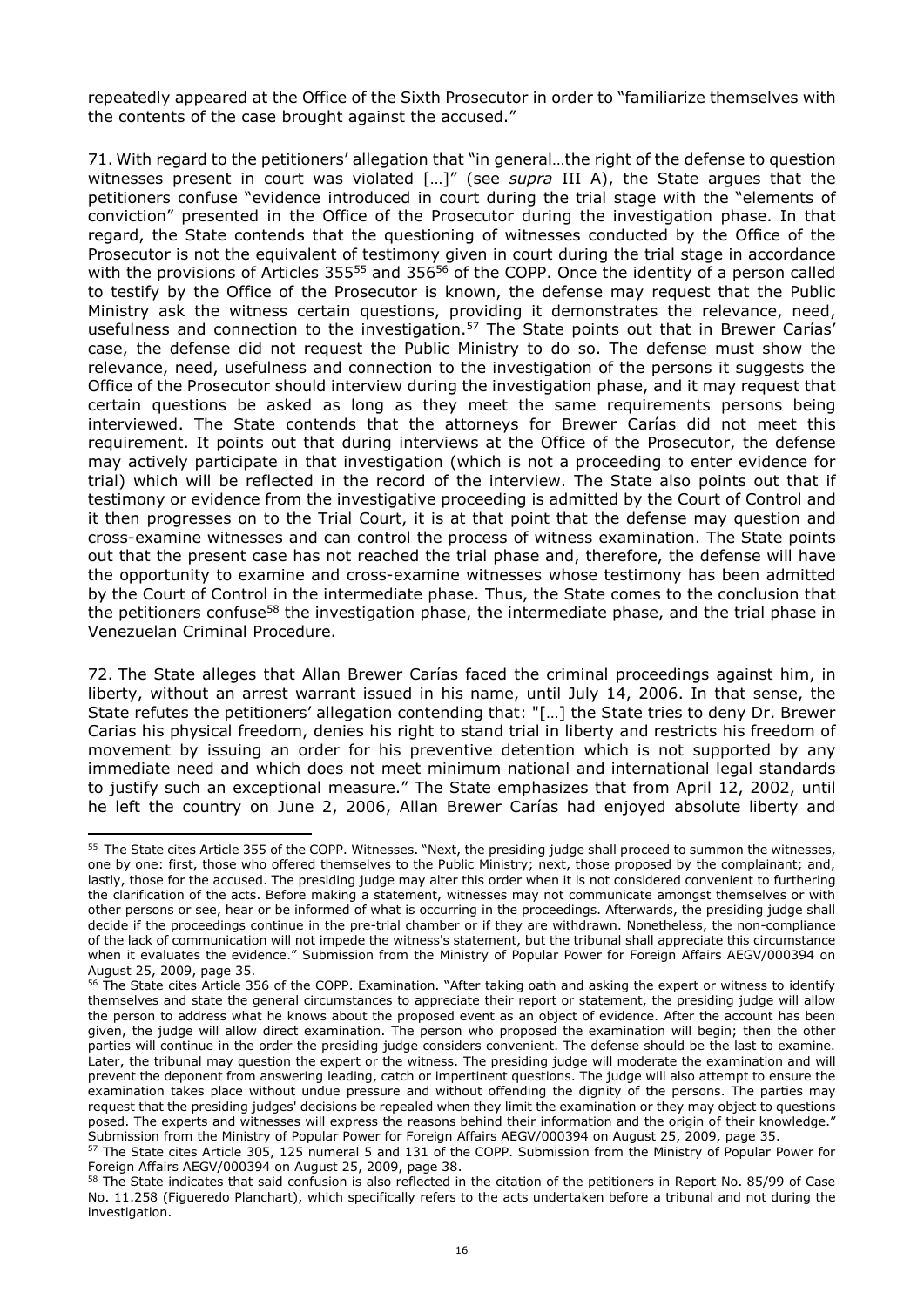contends that it was Allan Brewer Carías who provoked the activation of the legal and constitutional mechanisms on which the order of preventive detention was based.

73. With regard to the petitioners' allegation that international law was violated, (see *supra* III A) the State argues that international human rights law is supplementary and ancillary and that it does not substitute the State's own actions. The State contends that the petitioners have the obligation to (i) identify the domestic law violated, in this case the COPP and/or the Constitution; (ii) to explain the violation of the domestic law based on its own case file, the jurisprudence and interpretation in the domestic legal system, and without this entailing a presentation of arguments on the merits of the case; and, last, (iii) to translate the domestic law violated into the corresponding international law.

74. Lastly, the State points out that the by being in contempt of court Allan Brewer Carías missed the opportunity to be included under the provisions of the Decree with Rank, Value and Force of Special Law of Amnesty issued on December 31, 2007, by President Hugo Chavez Frías, in exercise of his constitutional powers. The State points out that the decree applied to all persons who:

[...] are at odds with the established order, are within the law and have submitted to criminal proceedings for the following crimes:

- A) Drafting the decree of the de facto government of April 12, 2002.
- B) Signing the decree of the de facto government of April 12, 2002
- C)The violent take-over of the state government of the State of Mérida on April 12, 2002
- D) The illegal deprivation of liberty of citizen Ramón Rodríguez Chacín, Minister of the Interior and Justice, on April 12, 2002
- E) Instigating to Commit a Crime and Military Disobedience until December 2, 2007 [...].

75. Therefore, the State requests that the Commission declare the petition inadmissible.

#### **3. Allegations regarding the admissibility of the petition**

76. The State argues that the petitioners' claim violates the principle that the Inter-American Human Rights System supplements domestic legislation when they allege a political persecution that doesn't exist. The State points out that the Commission has maintained that the purpose of the admissibility stage is not to verify if an accused person is guilty or innocent, but to confirm whether the domestic remedies have been exhausted or not. Therefore, the State argues that the petitioners should not allege defenses that should be taken up in Venezuelan Courts and that have nothing to do with the competence of the IACHR to examine the case. The State alleges that arguments regarding the individuals responsible for drafting the decree in question, such as the claim that Allan Brewer Carías was "not even remotely responsible for drafting the decree of April 12<sup>th"</sup>, or the allegation regarding the "baseless indictment of Dr. Brewer Carias, by written communication dated January 27, 2005 […]", assume that the Commission will determine whether the indictment is groundless or not when this falls within the jurisdiction of the Venezuelan courts. The State argues that the arguments of fact and of law presented by the petitioners must be resolved by the courts of the Bolivarian Republic of Venezuela and that, to that end, Allan Brewer Carías must come into compliance with the Venezuelan courts.

77. The State contends that the petitioners have not exhausted the domestic remedies in light that the criminal proceeding against Allan Brewer Carías is in the intermediate stage due to the fact that he fled the country and that in Venezuela trial *in absentia* does not exist. As a result, the State argues, the proceedings have not reached the trial stage; the oral and public hearing has not been held; the admission of evidence has not begun; and no lower court judgment has been issued that would allow the filing of an appeal of the proceedings, of an appeal of final judgment, of annulment, of cassation, of criminal review, of *amparo*; and, finally, a constitutional review by the Constitutional Chamber of the Republic of Venezuela.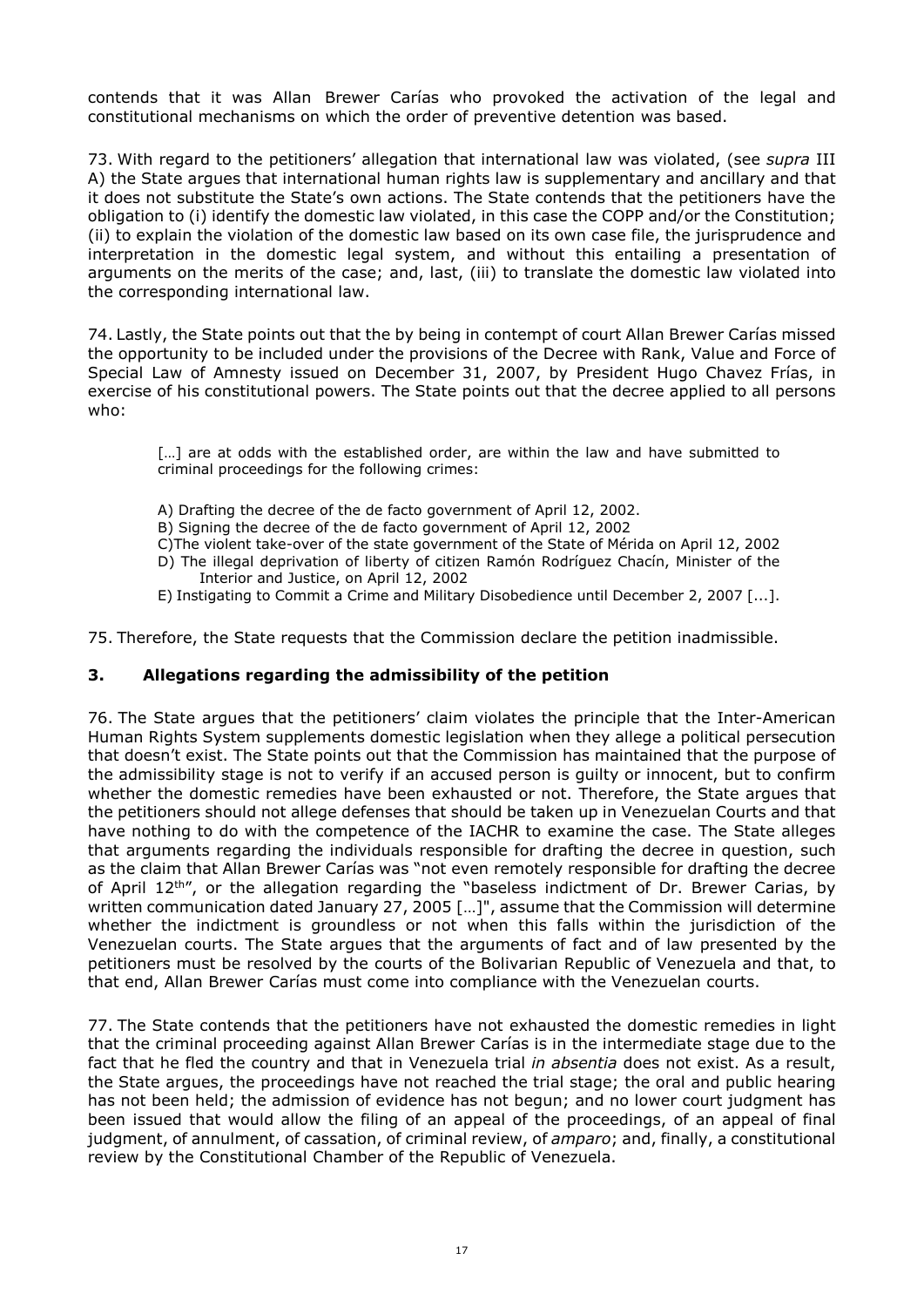78. In the opinion of the State, the petitioners' argument that just because some of the domestic remedies proved unsuccessful all domestic remedies must be considered exhausted is inadmissible. The State contends that the petitioners argue for the admissibility of the petition and then claim the exception to the requirement of exhaustion of domestic remedies when the latter is the consequence of the former. Specifically, the State considers that the petitioners present the facts relating to the criminal proceedings against Allan Brewer Carias falsely and with malice in order that "there be a declaration [...] that the exemption to the requirement of exhaustion of domestic remedies applies because they are ineffective and for the lack of access to justice, for the absence of due process of law and for unwarranted delay, all of this within the framework of a pattern of use of criminal law against those who present themselves as distinguished personalities in the legal world and in the state of law" (see *supra* III A).

79. Based on the foregoing, the State requests that the Commission declare the petition inadmissible.

### **IV. ANALISIS**

-

#### **A. Competence of the Commission** *ratione personae, ratione loci, ratione temporis,* **and** *ratione materiae*

80. The petitioners are authorized by Article 44 of the Convention to file complaints on behalf of the alleged victims. For its part, the Venezuelan State ratified the American Convention on August 9, 1977; accordingly, the Commission is competent *ratione personae* to examine the petition. The Commission is also competent *ratione temporis* insofar as the American Convention was already in force for the State on the date the facts alleged in the petition are said to have occurred.

81. The Commission is competent *ratione loci*, as the violations alleged are said to have taken place within the territory of a state party to that the Convention. Finally, the Commission is competent *ratione materiae*, because the petition alleges violations of human rights protected by the American Convention.

#### **B. Admissibility requirements**

#### **1. Exhaustion of domestic remedies**

82. Article 46(1)(a) of the American Convention requires the prior exhaustion of domestic remedies in the domestic jurisdiction in keeping with generally recognized principles of international law as a requirement for the admission of claims regarding alleged violations of the American Convention. Article 46(2) of the Convention provides that the requirement of prior exhaustion of domestic remedies does not apply when:

a. the domestic legislation of the state concerned does not afford due process of law for the protection of the right or rights that have allegedly been violated;

b. the party alleging violation of his rights has been denied access to the remedies under domestic law or has been prevented from exhausting them; or

c. there has been unwarranted delay in rendering a final judgment under the aforementioned remedies.

83. In accordance with the burden of proof applicable to this matter, a State that alleges nonexhaustion of domestic remedies must point out the domestic remedies to be exhausted and provide proof of their effectiveness.<sup>59</sup>

<sup>59</sup> IACHR Rules of Procedure, Article 31.3. See IACHR, Report No. 32/05, petition 642/03, Admissibility, Luis Rolando Cuscul Pivaral, *et al*, affected by HIV/AIDS, Guatemala, March 7, 2005, paras. 33-35; IA-Court*, Case of the Mayagna (Sumo) Awas Tingni Community. Preliminary Objections*, para. 53; *Case Durand and Ugarte. Preliminary Objections.*  Judgment of May 28, 1999. Series C No. 50, para. 33; and *Case Cantoral Benavides. Preliminary Objections*. Judgment of September 3, 1998. Series C No. 40, para. 31.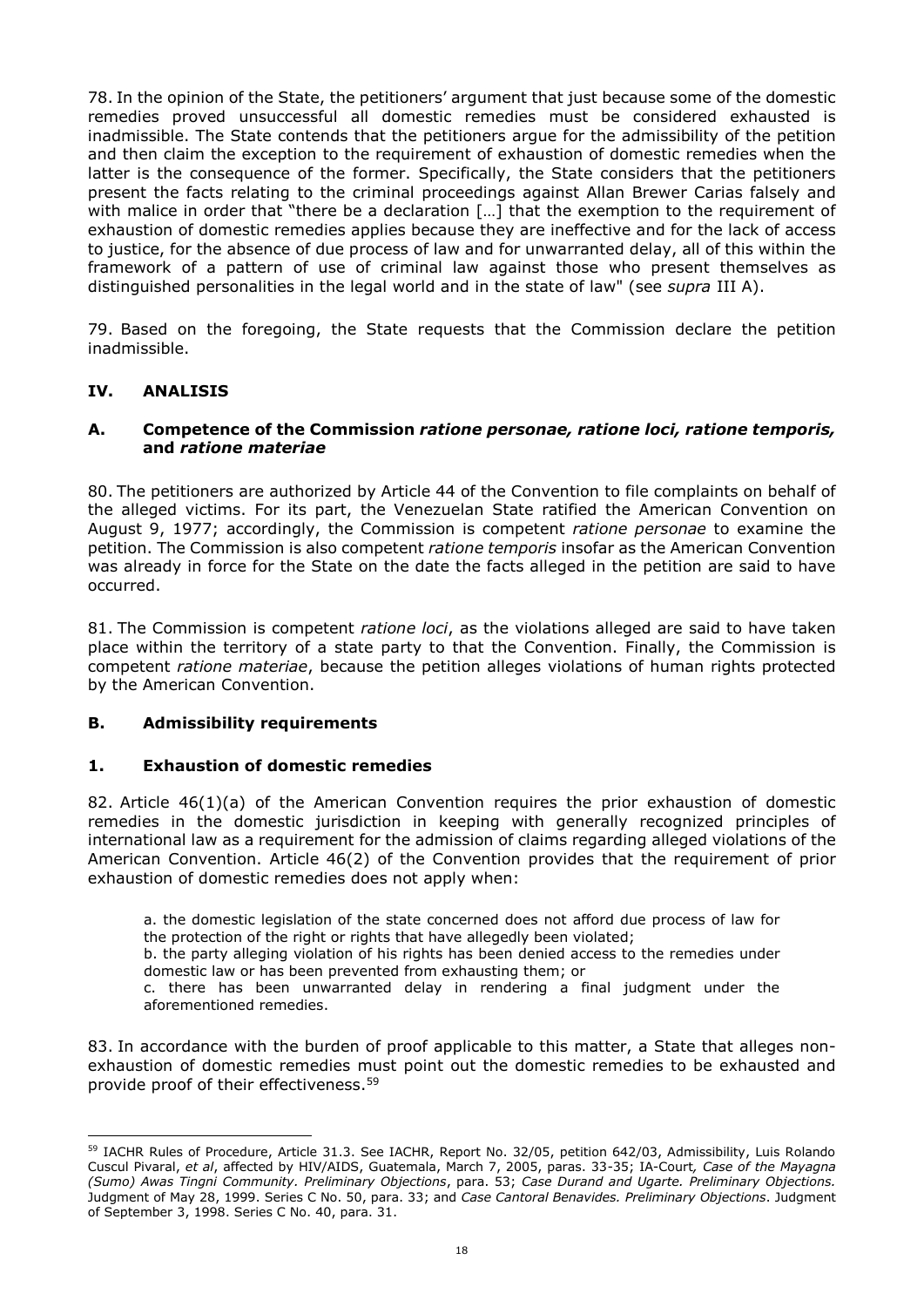84. In the matter under consideration, the State alleges that the criminal proceeding against Allan Brewer Carías is in the intermediate stage due to the fact that Allan Brewer Carías fled the country and that in Venezuela there is no trial in absentia. The State further explains that because of that situation, the proceeding has not reached the trial stage, the oral and public hearing has not taken place, the admission of evidence has not begun, there has been no lower court judgment issued that would allow for the filing of an appeal to the proceedings, an appeal to final judgment, an appeal for annulment, for cassation, a criminal review, an amparo petition, and finally, a constitutional review by the Constitutional Chamber of the Republic of Venezuela.

85. For their part, the petitioners allege that their claim is admissible by application of the three exceptions to the prior exhaustion requirement cited above. First, they allege that the process has been at a standstill since the issuance of the arrest warrant for Allan Brewer Carías in June 2006, and that no preliminary hearing has been held, which constitutes unwarranted delay. They also allege unwarranted delay in resolving the motion for nullity filed on November 8, 2005. Second, they allege that the present case fits within the framework of a State policy in which Allan Brewer Carías not only has been condemned beforehand, but by which he is also impeded from using the remedies normally available for his defense within the criminal procedure, which have been arbitrarily not recognized by the Public Ministry and by the judicial system. Finally, they allege that the remedies available in the domestic jurisdiction are illusory considering that the Judiciary lacks independence and impartiality, and that in general there is a situation of denial of justice.

86. As regards the application of the exception to the prior exhaustion requirement provided for at Article 46(2)(c) of the Convention for the alleged unwarranted delay in the proceeding, the Commission notes that, as the information submitted by the parts indicates, the investigation of the events of April 12, 2002, began in August 2002, when the Special Commission issued its report and urged the Citizens Power to investigate them. The indictment of Allan Brewer Carías was handed down on January 27, 2005, and that he participated in the process, physically present, until September 28, 2005, when he travelled abroad, where he remains till the day of approval of this report. The accusation against Allan Brewer Carías was formalized on October 21, 2005, the date on which the process went to the intermediate stage, and on June 15, 2006, an arrest warrant was issued for him, which it has not been possible to enforce given his stay abroad.

87. In this respect, the Commission observes that while the motion for nullity filed on November 8, 2005, could have been resolved without the presence of Allan Brewer Carías, the physical absence of the accused in fact impeded the holding of the preliminary hearing and other procedural acts related to his trial, as a result, the Commission does not have elements to attribute to the State an unwarranted delay in the decision regarding the criminal proceedings as a whole. The Commission notes, however, that the lack of resolution of the appeal for annulment is an indication of delay attributable to the State with regard to the resolution of the claims concerning due process which were included in the same appeal.

88. As for the application of the exception to the requirement of prior exhaustion of domestic remedies provided for at Article 46(2)(b) of the Convention, the petitioners allege that Allan Brewer Carías has been impeded from using the remedies that should be available to the defense in a criminal proceeding, which were arbitrarily unrecognized by the Public Ministry and by the judicial system. The petitioners allege that Allan Brewer Carías has not been allowed to have access to domestic remedies considering that there has apparently been a violation of the principle of presumption of innocence in his case in light of statements by members of the Judiciary on the alleged guilt of the accused; that the provisional status of prosecutors and judges involved in the case may have affected their independence and impartiality. In addition, they refer to the impairment of due process guarantees related to the exercise of the defense at trial, such as the right to interrogate and offer witnesses as well as to have access to the file in conditions that make it possible to duly prepare the defense of the accused. They argue that these alleged violations of access to judicial remedies with due guarantees were questioned before the courts by means of the motion for nullity filed on November 8, 2005, which has not been resolved.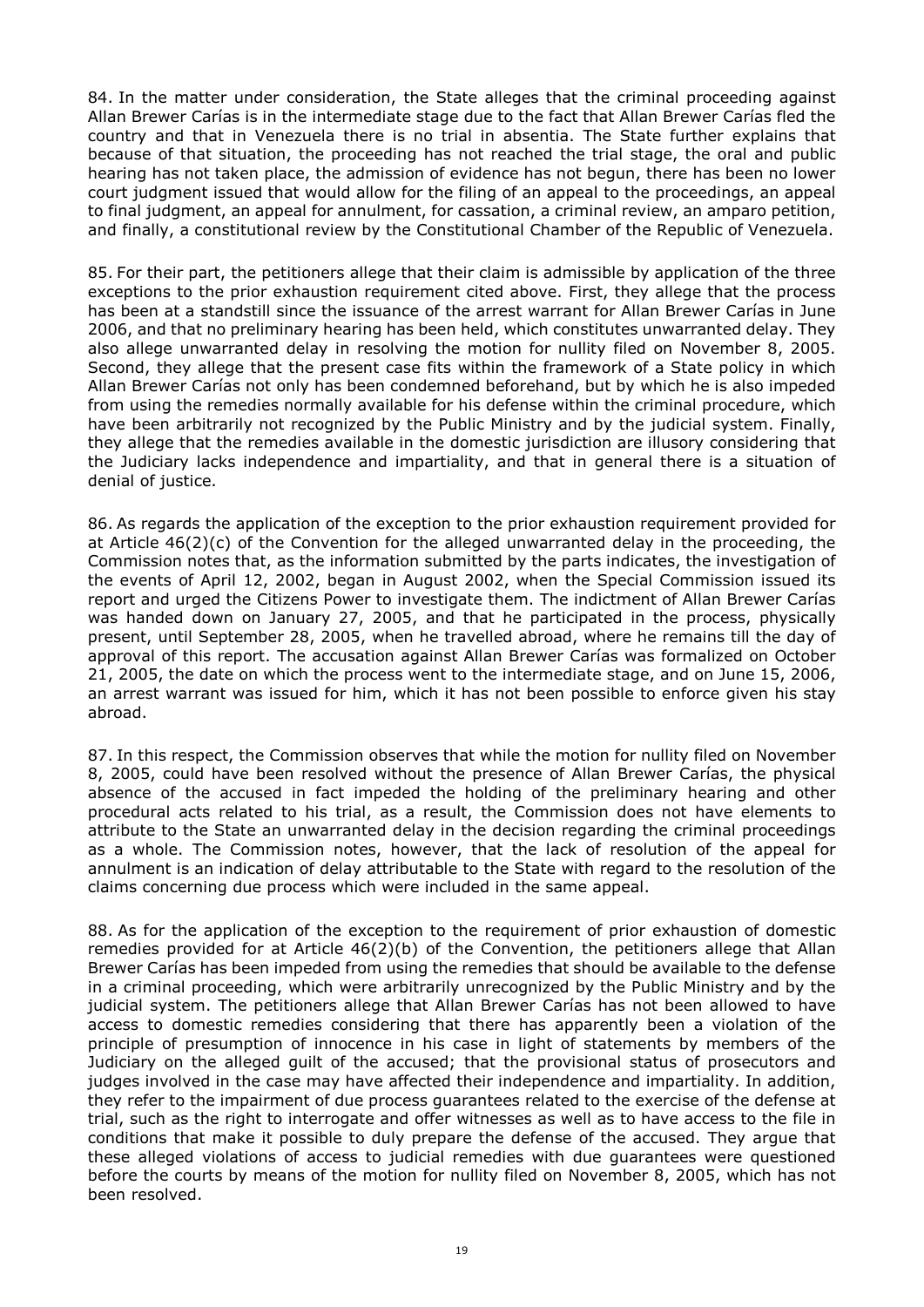89. The Commission notes that the claims mentioned in the preceding paragraph were filed in domestic court together with the appeal for annulment and, consequently, must be analyzed in that context and the analysis *supra* in accordance with Article 46(2)(c). As it has been already pointed out with regard to that appeal, there has been a delay in issuing a decision, and the Commission considers that the lapse of more than three years in the resolution of this appeal is a factor that falls within the framework of the exception to exhaustion of domestic remedies due to an unwarranted delay.

90. The petitioners consider that in cases of political persecution, international law is on the side of one who seeks protection from the State in question. It indicates that this is the ultimate basis of asylum and refuge as legal institutions, and they cite the principle of*non-refoulement*. The Commission understands, however, that Allan Brewer Carías is not abroad with refugee status. The Commission considers that an eventual analysis of the allegations of political persecution or of the factors that would have affected his right to due process should be done during the stage on the merits.

91. As for the petitioner's argument regarding the illusory nature of domestic remedies due to the lack of independence and impartiality of the Judiciary, the petitioners base their argument on the election of the Supreme Court of Justice not having been done in keeping with the Constitution; that the reform of the Organic Law of the Supreme Court of Justice of 2002 established the election of judges by simple majority, and that those justices who do not follow the government line have been removed or "retired." The State considers that the petitioners' argument that because some of the remedies they resorted to proved unsuccessful all domestic remedies must be considered exhausted is inadmissible, and rejects the characterization of the alleged facts presented by the petitioners with regard to the independence of the Judiciary.

92. While the IAHCR has stated on several occasions its concern over factors that may affect the impartiality and independence of some public servants working in the Public Ministry and the Judiciary in Venezuela, the nature of a contentious procedure requires that the petitioners present concrete arguments on the impact on the judicial process related to the claim.<sup>60</sup> Generic mentions of the context are not sufficient *per se* to justify the invocation of that objection.

93. As indicated *supra* the State it is not within the purview of the IACHR to make a determination of guilt or innocence regarding an accused person in a criminal proceeding. But, it is the responsibility of the Commission to analyze if the guarantees of due process which are protected by the Convention have been violated and –in terms of determining the admissibility of the petition—whether domestic remedies have been exhausted or if the exception to the requirement should apply in light of the characteristics of the claim. In the present case, the petitioners allege that factors such as the provisional nature of the judges and prosecutors involved in the case, has made them subject to removal without proceeding, a situation that affects the guarantees of impartiality and independence.

94. Specifically, the petitioners allege that by request of the Sixth Prosecutor, the Twenty-fifth Court of Control issued the order barring Allan Brewer Carías from leaving the country. That order was appealed to the Tenth Chamber of the Court of Appeals. On January 31, 2005, the Chamber of Appeals revoked the order barring Brewer Carias from leaving the country. On February 3, 2005, the Judicial Commission of the Supreme Court of Justice suspended the judges of the Court of Appeals who voted for the nullity of the decision appealed, as well as Temporary Judge Josefina Gómez Sosa, for not having stated sufficient grounds to support the order prohibiting exit from the country. Judge Gómez Sosa was replaced by Judge of Control Manuel Bognanno, also temporary. The petitioners allege that Judge Bognanno was suspended from office on June 29, 2005, after notifying the Superior Prosecutor on June 27, 2005, of alleged irregularities in the investigation conducted by the Sixth Prosecutor.<sup>61</sup> In other words, the

<sup>&</sup>lt;sup>60</sup> IACHR, Report No. 96/06 Admissibility (Capote, Trujillo et al.), Venezuela, para. 69.

<sup>&</sup>lt;sup>61</sup> In the session on June 29, 2005, the Judicial Commission designated José Alonso Dugarte Ramos as the Provisional Judge in replacement of Manuel Antonio Bognanno Palmares in the Trial Court of the Criminal Judicial Circuit – Caracas Metropolitan Area. On June 27, 2005, the suspended provisional judge wrote to the Public Ministry's Superior Prosecutor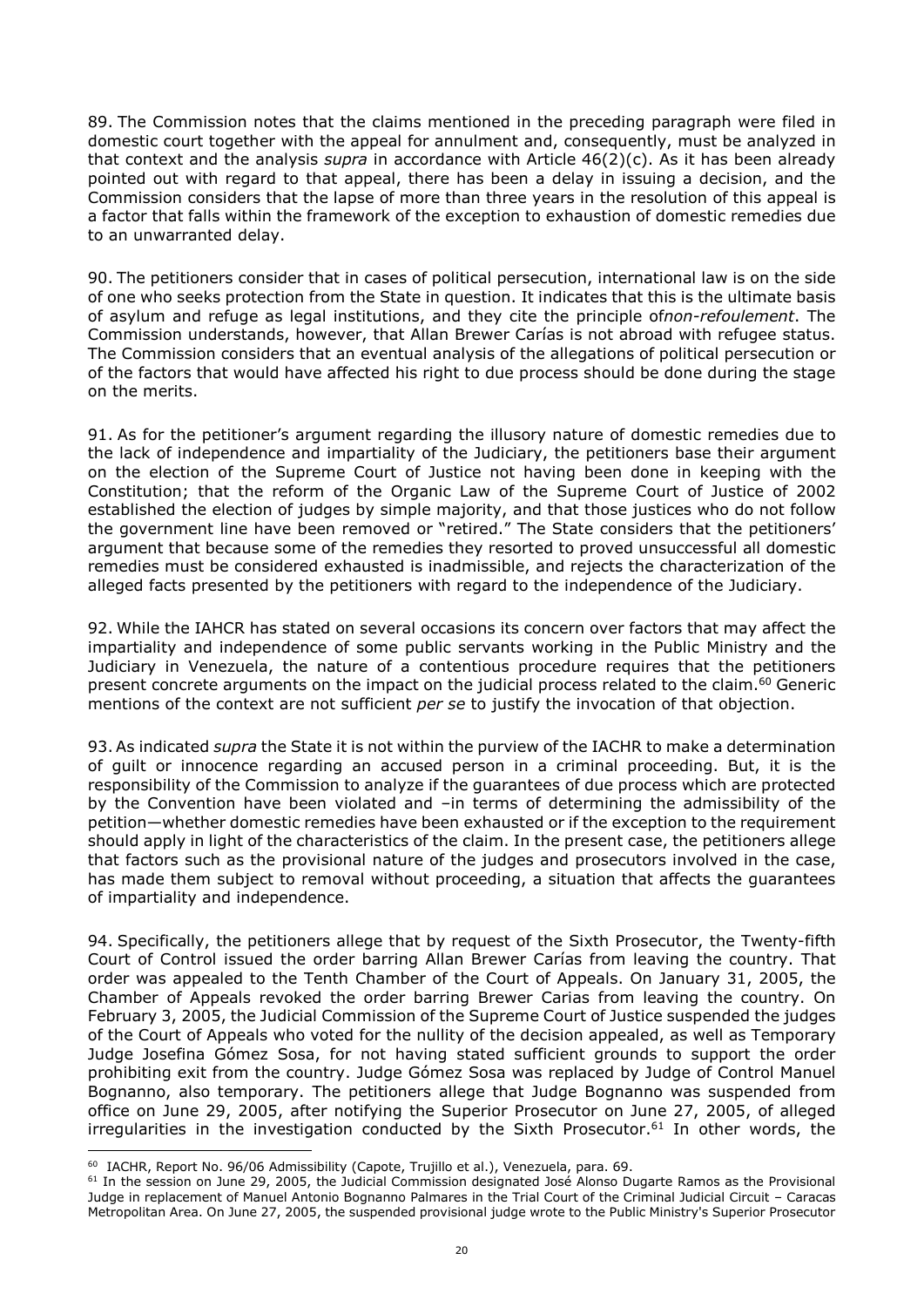petitioners allege that the judges of control of guarantees who ruled in favor of the defense or sought to rectify violations of due process allegedly committed during the investigation phase were replaced.

95. The Commission observes that, in response to the allegations made by the petitioners, the State has not indicated the most effective remedies to question the assignment or removal of judges. In fact, it should be pointed out that the remedies usually available to the defense, such as recusal, are not suitable to question the provisional appointments of judges assigned to the proceeding or their removal because of their performance. The Commission finds that the removal of several provisional judges in the present case, after rendering decisions regarding the situation of the alleged victim, may have affected his access to domestic remedies and, therefore, this aspect of the claim should be exempt from the requirement being analyzed.

96. Therefore, considering its analysis of the arguments and information presented by the parties, the Commission concludes that the claims regarding the alleged violations of Articles 1.1, 2, 8 and 25 must be exempt from exhausting domestic remedies before resorting to the inter-American system for protection in accordance with the provisions of Article 46(2)(b) and (c) of the American Convention. The allegations presented by the petitioners with regard to Articles 7, 11, 13, 22 and 24 are closely linked to the claims presented regarding Articles 8 and 25, and will be analyzed more specifically in section 4*infra*.

97. The Commission reiterates that the claim of the exceptions to the requirement of exhaustion of domestic remedies established in Article 46(2) of the Convention is closely linked to the determination of possible violations of certain rights enshrined in the Convention, such as the guarantee of access to justice. Nonetheless, Article 46(2) of the American Convention, by its nature and object, is a norm with autonomous content, *vis à vis*the substantive norms of the Convention. Therefore, the determination of whether the exceptions to the rule of exhaustion of domestic remedies apply in the case in question must be made prior to and separate from the analysis on the merits of the case, since they must meet a different standard of measure than the one used to determine the violation of Articles 8 and 25 of the Convention. It should be pointed out that the causes and effects that have prevented the exhaustion of domestic remedies in the present case will be analyzed, where relevant, in the report adopted by the Commission on the merits of the controversy in order to confirm whether they actually constitute violations of the American Convention.

### **2. Date of submission of the petition**

98. The American Convention establishes that for a petition to be admissible by the Commission, it must be submitted within six months from the date on which the allegedly injured person has been given notice of the final decision. In the claim under analysis, the IACHR has established that the exception to the prior exhaustion requirement provided for at Article  $46(2)(b)$  of the American Convention applies. In this respect, Article 32 of the Commission's Rules of Procedure establishes that in those cases in which the exceptions to the exhaustion of domestic remedies apply, the petition must be submitted within a time the Commission considers reasonable. To that end, the Commission must consider the date on which the alleged violations of rights are said to have taken place, and the circumstances of each case.

99. In the instant case, the petition was received on January 24, 2007, and the facts that led to the claim began in 2002, and their effects continue to the present day. Therefore, in view of the context and the characteristics of the instant case, the Commission considers that the petition

of the Caracas Metropolitan Area informing him of the alleged obstruction by the Sixth National Prosecutor's Office, under the responsibility of Dr. Luisa Ortega Díaz who handles the case against Mr. Carmona Estanga, et al. Dr. Ortega Díaz had not informed the Tribunal on the time set by the Public Ministry to present –six months since the identification of those accused– its concluding act. She had also requested that the Ministry "take on an objective attitude, leading to collaborating and not obstructing the actions of the competent body." Additionally, on May 11, 2005, this same suspended judge instructed the Sixth Prosecutor's Office of the Public Ministry to provide access to the totality of the evidence existing in the file and the videos showing the relationship with the case in which Allan Brewer Carías is accused. Annex to the original petition received on January 24, 2007, para.56.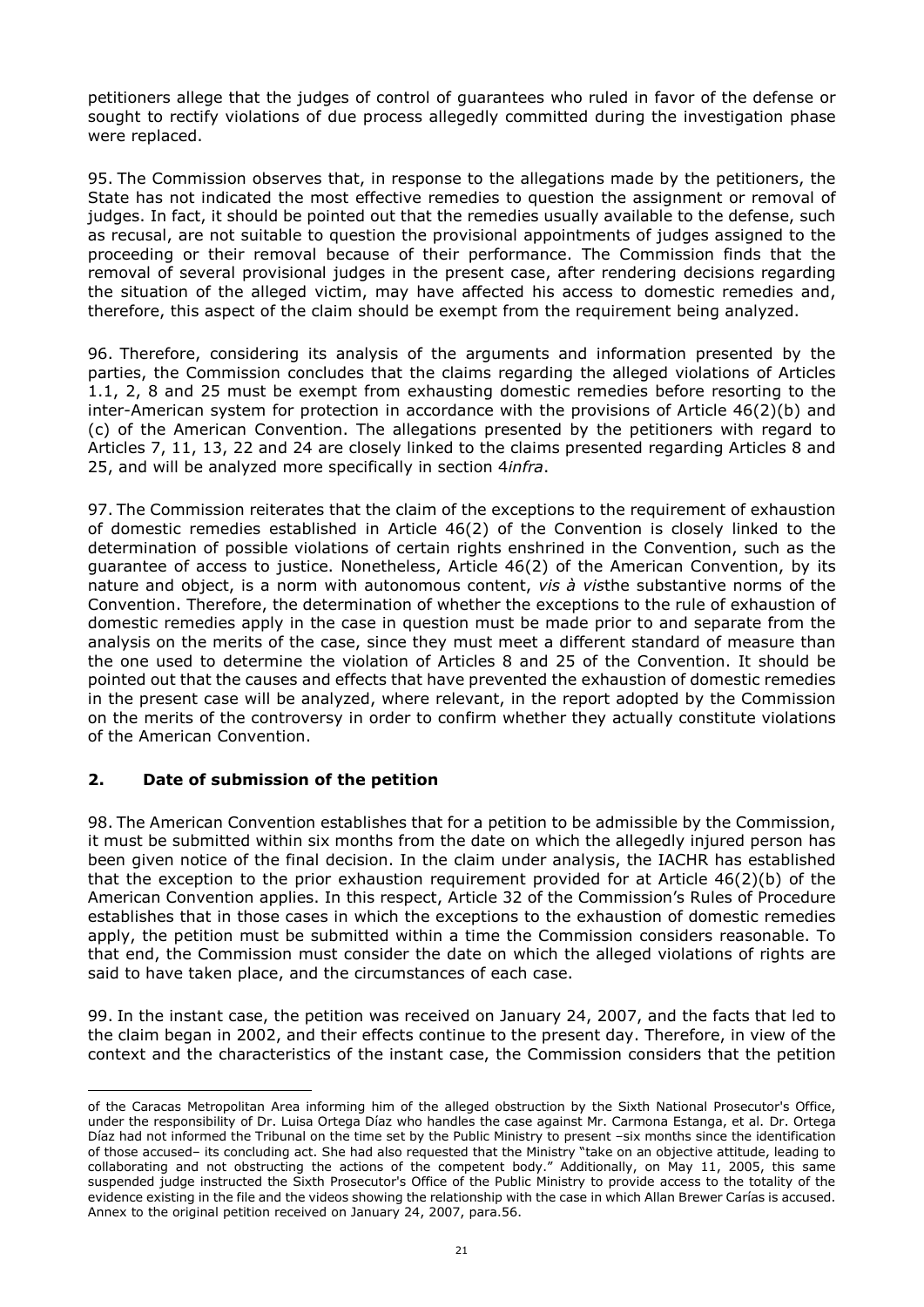was submitted within a reasonable time and that the admissibility requirement of timeliness of submission has been met.

## **3. Duplication of procedures and international** *res judicata*

100. It does not appear from the record that the subject matter of the petition is pending before another international proceeding for settlement, nor does it reproduce a petition that has already been examined by this or another international organization. Therefore, the requirements established at Articles 46(1)(c) and 47(d) of the Convention have been met.

## **4. Characterization of the facts alleged**

101. In view of the elements of fact and law described and the nature of the matter before it, the IACHR considers that the petitioners' allegations on the judicial proceeding brought against Allan Brewer Carías could tend to establish possible violations of the rights to judicial guarantees and judicial protection protected at Articles 2, 8, 13, and 25 of the American Convention in relation to the general obligations established at Article 1(1) of the same instrument. And as the claim is not manifestly groundless or obviously out of order, the Commission considers that the requirements established at Articles 47(b) and (c) of the American Convention have been satisfied.

102. With regard to the alleged violation of the right established in Article 13 of the American Convention, the petitioners claim that the political persecution Allan Brewer Carías would be subjected to would affect his right to freedom of expression, thus, the Commission considers that this aspect of the petition should be examined in the analysis on the merits stage.

103. With regard to the alleged violation of the right to honor and dignity established in Article 11 of the Convention, the Commission finds that this claim is subsumed in the claim regarding the alleged violation of Article 8(2) of the American Convention, and, therefore, it is considered inadmissible.

104. With regard to the claims of the alleged violation of the right to personal security, the right to freedom of movement and residence, and the right to equal protection established in Articles 7, 22 and 24, the Commission notes that the petitioners have claimed that the alleged violation of these rights derived from the manner in which the judicial proceeding against Allan Brewer Carías was conducted, but they have not submitted sufficient elements to show that the alleged facts could constitute a violation of the same. Therefore, those allegations are considered inadmissible.

# **V. CONCLUSIONS**

105. Based on the foregoing considerations of fact and law, and without prejudging on the merits, the Inter-American Commission concludes that the instant case meets the admissibility requirements set forth at Articles 46 and 47 of the American Convention, with regard to the allegations relating to Articles 1, 2, 8, 13 and 25, and that the allegations with regard to Articles 7, 11, 22 and 24 are inadmissible. Accordingly,

### **THE INTER-AMERICAN COMMISSION ON HUMAN RIGHTS, DECIDES:**

1.To find the petition under study admissible, in relation to Articles 2, 8, 13, and 25 of the American Convention, in relation to Article 1(1) of the same instrument.

2.To find the petition under study inadmissible in relation to Articles 7, 11, 22, and 24.

3.To notify the State and the petitioner of this decision.